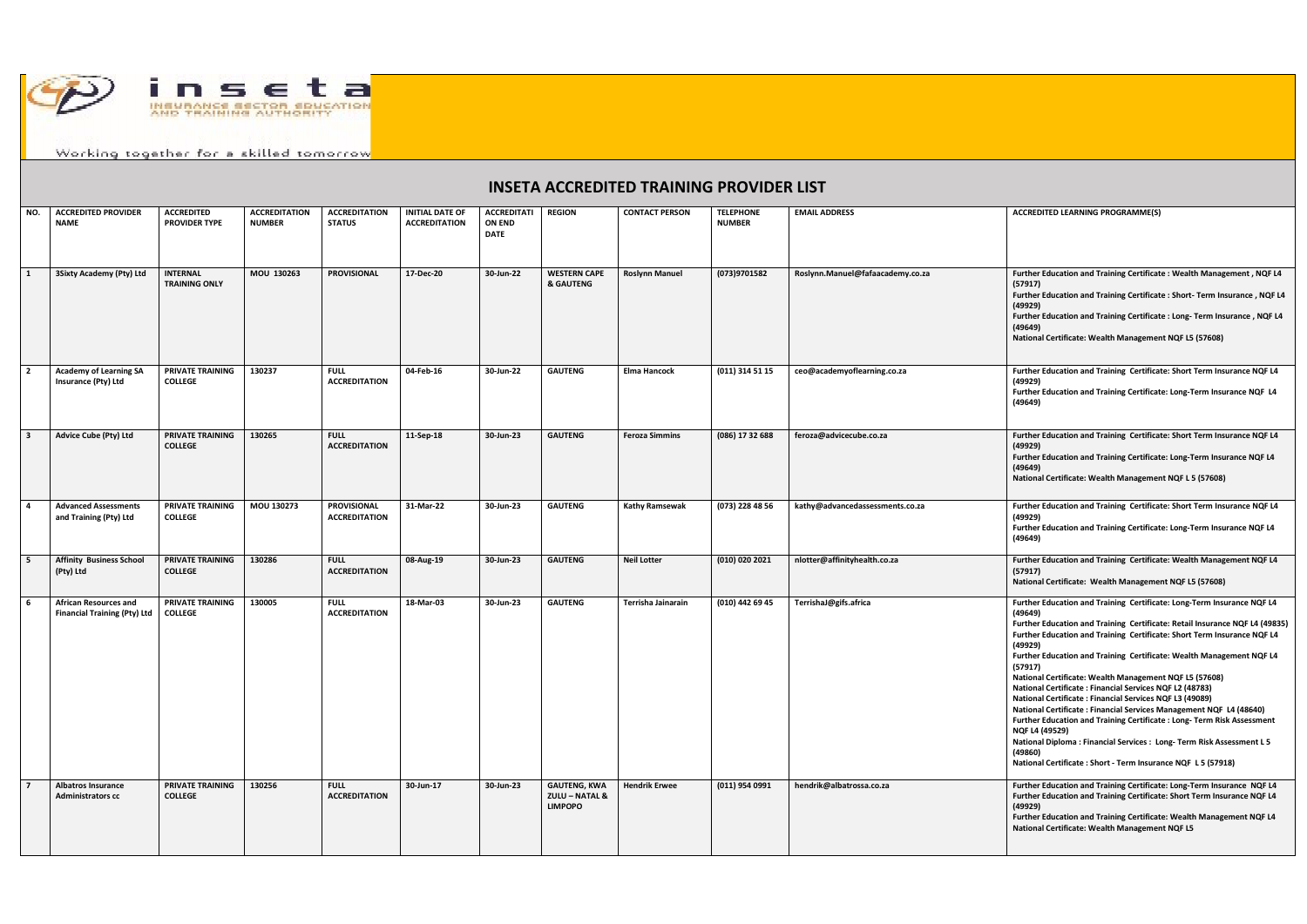|    | <b>Alcari Learning Centre</b><br>(Pty) Ltd            | PRIVATE TRAINING<br><b>COLLEGE</b>       | 130209     | <b>FULL</b><br><b>ACCREDITATION</b>        | 23-Sep-09 | 30-Jun-23     | <b>GAUTENG &amp;</b><br><b>WESTERN CAPE</b>       | <b>Rene Venter</b>              | (021) 982 1012                   | alcari233@mweb.co.za                                    | Further Education and Training Certificate: Retail Insurance NQF L4 (49835)<br>Further Education and Training Certificate: Short Term Insurance NQF L4<br>(49929)<br>National Certificate: Wealth Management NQF L5                                                                                                                                                                                                                                              |
|----|-------------------------------------------------------|------------------------------------------|------------|--------------------------------------------|-----------|---------------|---------------------------------------------------|---------------------------------|----------------------------------|---------------------------------------------------------|------------------------------------------------------------------------------------------------------------------------------------------------------------------------------------------------------------------------------------------------------------------------------------------------------------------------------------------------------------------------------------------------------------------------------------------------------------------|
| 9  | Aldabri 106 Institute for<br><b>Quality (Pty) Ltd</b> | PRIVATE TRAINING<br><b>COLLEGE</b>       | MOU 130256 | <b>PROVISIONAL</b>                         | 11-Dec-19 | 31- Dec-22    | <b>GAUTENG &amp;</b><br>KWA ZULU-<br><b>NATAL</b> | <b>Adrian Peterson</b>          | (031) 304 5050                   | adrian@iqetd.co.za                                      | Further Education and Training Certificate: Long-Term Insurance NQF L4<br>(49649)<br>Further Education and Training Certificate: Retail Insurance NQF L4 (49835)<br>Further Education and Training Certificate: Short Term Insurance NQF L4<br>(49929)<br>Further Education and Training Certificate: Wealth Management NQF L4<br>(57917)                                                                                                                        |
| 10 | <b>Amandla Learning</b><br>Academy (Pty) Ltd          | PRIVATE TRAINING<br><b>COLLEGE</b>       | 130304     | <b>PROVISIONAL</b>                         | 30-Sep-21 | 30-Jun-23     | <b>WESTERN CAPE</b>                               | <b>Danie Theunissen</b>         | (079) 4881639                    | danie@amandlasa.co.za                                   | Further Education and Training Certificate: Long-Term Insurance NQF L4<br>(49649)<br>Further Education and Training Certificate: Retail Insurance NQF L4 (49835)<br>Further Education and Training Certificate: Short Term Insurance NQF L4<br>(49929)<br>Further Education and Training Certificate: Wealth Management NQF L4<br>(57917)<br>National Certificate: Wealth Management NQF L5 (57608)<br>National Certificate: Short Term Insurance NQF L5 (57918) |
| 11 | <b>Amandla Obunye Training</b><br>Academy (Pty) Ltd   | PRIVATE TRAINING<br><b>COLLEGE</b>       | MOU 130251 | <b>PROVISIONAL</b>                         | 28-Mar-19 | 30 - Jun - 22 | PORT ELIZABETH,<br><b>EASTERN CAPE</b>            | Dr JF Stoltz                    | (083) 2301094                    | Frikkies@aota.co.za                                     | Further Education and Training Certificate: Long-Term Insurance NQF L4<br>(49649)<br>Further Education and Training Certificate: Retail Insurance NQF L4 (49835)<br>Further Education and Training Certificate: Short Term Insurance NQF L4<br>(49929)<br>Further Education and Training Certificate: Wealth Management NQF L4<br>National Certificate: Wealth Management NQF L5                                                                                 |
| 12 | <b>Anslow Academy of</b><br>Learning (Pty) Ltd        | PRIVATE TRAINING<br><b>COLLEGE</b>       | 130296     | <b>PROVISIONAL</b>                         | 25-May-21 | 30- Jun-22    | <b>GAUTENG</b>                                    | Debbie Mackay-<br>Moeng         | $(011)$ 789 3352                 | DebbieM@anslow.co.za                                    | Further Education and Training Certificate: Short Term Insurance NQF L4<br>(49929)                                                                                                                                                                                                                                                                                                                                                                               |
| 13 | <b>Ascension Business</b><br>Academy (Pty) Ltd        | PRIVATE TRAINING<br><b>COLLEGE</b>       | 130232     | <b>FULL</b><br><b>ACCREDITATION</b>        | 11-Sep-15 | 30-Jun-22     | <b>GAUTENG</b>                                    | <b>Gordon Dewar</b>             | (082) 878-4105                   | aba@wol.co.za                                           | Further Education and Training Certificate: Long-Term Insurance NQF L4<br>(49649)<br>Further Education and Training Certificate: Retail Insurance NQF L4 (49835)<br>Further Education and Training Certificate: Short Term Insurance NQF L4<br>(49929)<br>Further Education and Training Certificate: Wealth Management NQF L4<br>National Certificate: Wealth Management NQF L5                                                                                 |
| 14 | <b>Boitshepo Projects (Pty)</b><br>Ltd                | PRIVATE TRAINING<br><b>COLLEGE</b>       | 130234     | <b>FULL</b><br><b>ACCREDITATION</b>        | 28-Sep-15 | 30-Jun-23     | <b>GAUTENG</b>                                    | <b>Ricky Sebela</b>             | (012) 377 3490<br>(079) 611 8620 | ricky.sebela@gmail.com                                  | Further Education and Training Certificate: Long-Term Insurance L 4 (49649)<br>Further Education and Training Certificate: Short Term Insurance L 4<br>(49929)<br>Further Education and Training Certificate: Wealth Management NQF L 4<br>(57917)<br>National Certificate: Wealth Management NQF L5 (57608)                                                                                                                                                     |
| 15 | <b>Boland TVET College</b>                            | <b>PUBLIC TRAINING</b><br><b>COLLEGE</b> | MOU 130050 | <b>PROVISIONAL</b>                         | 29-Oct-09 | 30-Sep-22     | <b>WESTERN CAPE</b>                               | Jacky Botha<br>Sphelele Khumalo | (021) 886 7111                   | jackyb@bolandcollege.com<br>sphelelek@bolandcollege.com | Further Education and Training Certificate: Short Term Insurance NQF L4<br>(49929)<br>Further Education and Training Certificate: Wealth Management NQF L 4<br>(57917)<br>National Certificate: Wealth Management NQF L5 (57608                                                                                                                                                                                                                                  |
| 16 | <b>Boz Financial Services cc</b>                      | PRIVATE TRAINING<br><b>COLLEGE</b>       | 130308     | <b>PROVISIONAL</b><br><b>ACCREDITATION</b> | 31-Mar-22 | 30-Jun-23     | KWA ZULU -<br><b>NATAL</b>                        | Zamahlubi Nhlumayo              | (060) 411 30 19                  | boz@webmail.co.za                                       | Further Education and Training Certificate: Long-Term Insurance L 4 (49649)<br>Further Education and Training Certificate: Wealth Management NQF L 4<br>(57917)                                                                                                                                                                                                                                                                                                  |
| 17 | <b>BRC Solutions (Pty) Ltd</b>                        | PRIVATE TRAINING<br><b>COLLEGE</b>       | 130223     | <b>FULL</b><br><b>ACCREDITATION</b>        | 24-Oct-12 | 30-Jun-23     | <b>GAUTENG</b>                                    | <b>Deone Roodt</b>              | (086) 000 7586                   | info@brcs.co.za                                         | Further Education and Training Certificate: Medical Claims Assessing NQF<br>L4 49356<br>Further Education and Training Certificate: Short Term Insurance NQF L4<br>(49929)<br>Further Education and Training Certificate: Wealth Management NQF L4<br>(57917)<br>National Certificate: Wealth Management NQF L5 (57608)                                                                                                                                          |
| 18 | <b>Bruniquel and Associates</b><br>(Pty) Ltd          | PRIVATE TRAINING<br><b>COLLEGE</b>       | MOU 130268 | <b>PROVISIONAL</b>                         | 07 Feb-22 | 30-Jun-23     | <b>GAUTENG</b>                                    | <b>Antonia Wolmarans</b>        | (0861) 436 436                   | antonia@pendula.co.za                                   | Further Education and Training Certificate: Short Term Insurance NQF L4<br>(49929)                                                                                                                                                                                                                                                                                                                                                                               |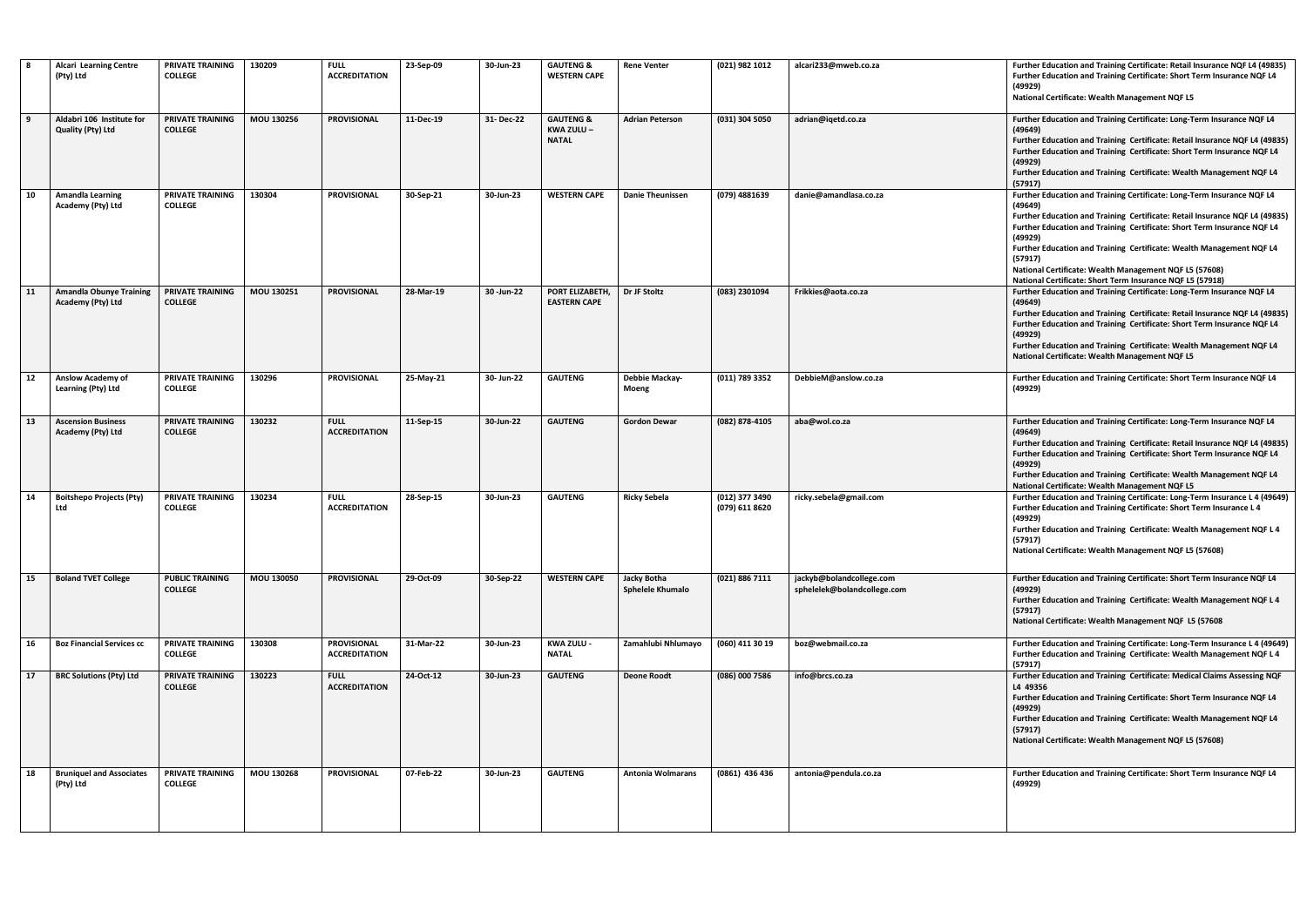| 22   | <b>Coaching Consolidated</b><br>(Pty) Ltd          | <b>PRIVATE TRAINING</b><br><b>COLLEGE</b> | 130266     | <b>FULL</b><br><b>ACCREDITATION</b> | 12-Sep-18 | 30-Jun-23  | <b>GAUTENG</b>          | Stephanie Green                             | (082) 7080055                      | stephanie@coachingconsolidated.co.za        | Further Education and Training Certificate: Short Term Insurance NQF L4<br>(49929)<br>Further Education and Training Certificate: Long-Term Insurance NQF L4<br>(49649)                                                           |
|------|----------------------------------------------------|-------------------------------------------|------------|-------------------------------------|-----------|------------|-------------------------|---------------------------------------------|------------------------------------|---------------------------------------------|-----------------------------------------------------------------------------------------------------------------------------------------------------------------------------------------------------------------------------------|
| 23   | <b>Coastal KZN TVET College</b>                    | <b>PUBLIC TRAINING</b><br><b>COLLEGE</b>  | MOU 130247 | <b>PROVISIONAL</b>                  | 20-Mar-19 | 30-Jun-22  | <b>KWA ZULU - NATAL</b> | <b>Beverley Ngubane</b>                     | (031) 905 7000                     | ngubaneb.ckzcao@kzntvet.edu.za              | Further Education and Training Certificate: Long-term Insurance NQF L4<br>(49649)<br>Further Education and Training Certificate: Short Term Insurance NQF L4<br>(49929)                                                           |
| 24   | Cocciolino (Pty) Ltd                               | <b>PRIVATE TRAINING</b><br><b>COLLEGE</b> | 130261     | <b>FULL</b><br><b>ACCREDITATION</b> | 03-Jul-18 | 30-Jun-23  | <b>GAUTENG</b>          | Anna Morganti<br>Luana Pallini              | $(011)$ 867 7658<br>(083) 455 2705 | Anna@expede.africa<br>Luana@expede.africa   | Further Education and Training Certificate: Retail Insurance NQF L4 (49835)<br>Further Education and Training Certificate: Short Term Insurance NQF L 4<br>(49929)                                                                |
| 25   | <b>College of Cape-Town</b><br><b>TVET College</b> | <b>PUBLIC TRAINING</b><br><b>COLLEGE</b>  | MOU 130212 | <b>PROVISIONAL</b>                  | 29-Oct-09 | 31-Aug-22  | <b>WESTERN CAPE</b>     | Carmen Oosthuizen<br><b>Charlotte Santi</b> | (021) 404 6724                     | coosthuizen@cct.edu.za<br>csanti@cct.edu.za | Further Education and Training Certificate: Long-Term Insurance NQF L4<br>(49649)<br>Further Education and Training Certificate: Short Term Insurance NQF L4<br>(49929)<br>National Certificate: Wealth Management NQF L5 (57608) |
| 26   | <b>Compliance and Learning</b><br>Center (Pty) Ltd | <b>PRIVATE TRAINING</b><br><b>COLLEGE</b> | 130299     | <b>PROVISIONAL</b>                  | 31-Aug-21 | 30-Jun-23  | <b>GAUTENG</b>          | Anna Bouhail                                | (010) 597 0835                     | anna@virtualclc.co.za                       | Further Education and Training Certificate: Long-Term Insurance NQF L4<br>(49649)                                                                                                                                                 |
| - 27 | <b>Conex Consulting (Pty) Ltd</b>                  | <b>PRIVATE TRAINING</b><br><b>COLLEGE</b> | 130297     | <b>PROVISIONAL</b>                  | 27-May-21 | 30- Jun-22 | <b>GAUTENG</b>          | Linda Smidt                                 | (081) 444 056 2                    | linda@conex.co.za                           | Further Education and Training Certificate: Retail Insurance NQF L4 (49835)                                                                                                                                                       |

| Further Education and Training Certificate: Short Term Insurance NQF L4<br>(49929)  |
|-------------------------------------------------------------------------------------|
| Further Education and Training Certificate: Long-Term Insurance NQF L4<br>(49649)   |
|                                                                                     |
| Further Education and Training Certificate: Long-term Insurance NQF L4<br>(49649)   |
| Further Education and Training Certificate: Short Term Insurance NQF L4<br>(49929)  |
| Further Education and Training Certificate: Retail Insurance NQF L4 (49835)         |
| Further Education and Training Certificate: Short Term Insurance NQF L 4<br>(49929) |
| Further Education and Training Certificate: Long-Term Insurance NQF L4              |
| (49649)                                                                             |
| Further Education and Training Certificate: Short Term Insurance NQF L4<br>(49929)  |
| National Certificate: Wealth Management NQF L5 (57608)                              |
| Further Education and Training Certificate: Long-Term Insurance NQF L4              |
| (49649)                                                                             |
| Further Education and Training Certificate: Retail Insurance NQF L4 (49835)         |
|                                                                                     |
|                                                                                     |
|                                                                                     |
|                                                                                     |
|                                                                                     |

| 19 | <b>Camblish Training</b><br>Institute (Pty) Ltd | <b>PRIVATE TRAINING</b><br><b>COLLEGE</b> | MOU 130237 | <b>PROVISIONAL</b>                  | 23-Jul-18 | 31-Oct-22 | <b>GAUTENG</b> | <b>Milton Taka</b>    | (011) 024 9246   | miltont@camblish.co.za     | Further Education and Training Certificate: Long-Term Insurance NQF L4<br>(49649)<br>Further Education and Training Certificate: Retail Insurance NQF L4 (49835)<br>2Further Education and Training Certificate: Short Term Insurance NQF L4<br>(49929)<br>National Certificate: Wealth Management NQF L5 (57608)<br>Further Education and Training Certificate: Wealth Management NQF L4<br>(57917)                                                                                                                                                                                                                                                                                                                                                                                     |
|----|-------------------------------------------------|-------------------------------------------|------------|-------------------------------------|-----------|-----------|----------------|-----------------------|------------------|----------------------------|------------------------------------------------------------------------------------------------------------------------------------------------------------------------------------------------------------------------------------------------------------------------------------------------------------------------------------------------------------------------------------------------------------------------------------------------------------------------------------------------------------------------------------------------------------------------------------------------------------------------------------------------------------------------------------------------------------------------------------------------------------------------------------------|
| 20 | <b>CCIPHO (Pty) Ltd</b>                         | PRIVATE TRAINING<br><b>COLLEGE</b>        | 130282     | <b>PROVISIONAL</b>                  | 10-Apr-19 | 30-Jun-23 | <b>GAUTENG</b> | Brenda Sibeko         | (082) 817 6695   | Brenda.sibeko@ccipho.co.za | Further Education and Training Certificate: Long-Term Insurance NQF L4<br>(49649)<br>Further Education and Training Certificate: Short Term Insurance NQF L4<br>(49929)<br>National Certificate: Wealth Management NQF L5 (57608)                                                                                                                                                                                                                                                                                                                                                                                                                                                                                                                                                        |
| 21 | <b>CKP Development Agency</b><br>(Pty) Ltd      | PRIVATE TRAINING<br><b>COLLEGE</b>        | 130173     | <b>FULL</b><br><b>ACCREDITATION</b> | 19-Oct-06 | 30-Jun-23 | <b>GAUTENG</b> | <b>Christo Stoltz</b> | $(011)$ 568 0616 | christo@faisit.co.za       | Further Education and Training Certificate: Long-Term Insurance NQF L4<br>(49649)<br>Further Education and Training Certificate: Retail Insurance NQF L4 (49835)<br>Further Education and Training Certificate: Short Term Insurance NQF L4<br>(49929)<br>Further Education and Training Certificate: Wealth Management NQF L4<br>(57917)<br>National Certificate: Wealth Management NQF L5 (57608)<br>National Certificate: Financial Services NQF L2 (48783)<br>National Certificate: Financial Services NQF L3 (49089)<br>National Certificate: Financial Services Management NQF L4 (48640)<br>Further Education and Training Certificate: Long-Term Risk Assessment<br><b>NQF L4 (49529)</b><br>National Diploma : Financial Services : Long-Term Risk Assessment NQF L5<br>(49860) |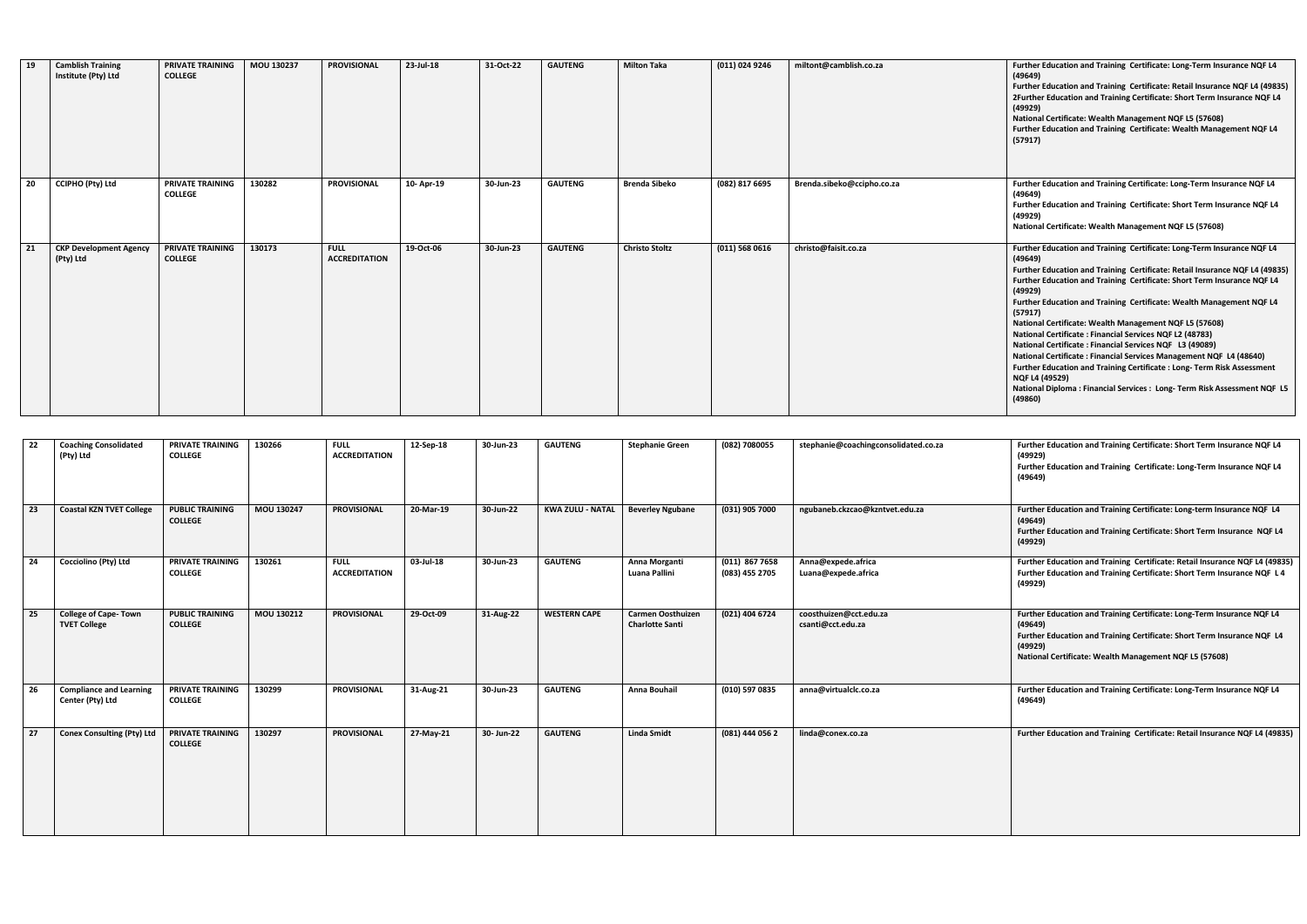| 28 | <b>Contact Staff and Skills</b><br><b>Solutions cc</b>         | <b>PUBLIC TRAINING</b><br><b>COLLEGE</b>  | 130293     | <b>PROVISIONAL</b>                  | 17-Dec-20 | 30-Jun-23 | <b>WESTERN CAPE</b>                                                     | Lynn Kruger                                     | (021)9822312                    | lynnkr@webmail.co.za                                        | Further Education and Training Certificate: Wealth Management, NQF L4<br>(57917)<br>Further Education and Training Certificate : Retail Insurance, NQF L4<br>(49835)<br>Further Education and Training Certificate : Short- Term Insurance, NQF L4<br>(49929)<br>Further Education and Training Certificate : Long- Term Insurance, NQF L4<br>(49649)<br>National Certificate: Wealth Management NQF L5 (57608) |
|----|----------------------------------------------------------------|-------------------------------------------|------------|-------------------------------------|-----------|-----------|-------------------------------------------------------------------------|-------------------------------------------------|---------------------------------|-------------------------------------------------------------|-----------------------------------------------------------------------------------------------------------------------------------------------------------------------------------------------------------------------------------------------------------------------------------------------------------------------------------------------------------------------------------------------------------------|
| 29 | De Vries Management and<br><b>Training Services cc</b>         | <b>PRIVATE TRAINING</b><br><b>COLLEGE</b> | 130210     | <b>FULL</b><br><b>ACCREDITATION</b> | 19-Feb-10 | 30-Jun-23 | <b>WESTERN CAPE</b>                                                     | <b>Roy De Vries</b>                             | (021) 828 4220                  | roydevries@telkomsa.net<br>info.devriestraining@gmail.com   | Further Education and Training Certificate: Long-Term Insurance NQF L4<br>(49649)<br>Further Education and Training Certificate: Retail Insurance NQF L4 (4983)<br>Further Education and Training Certificate: Short Term Insurance NQF L4<br>(49929)<br>Further Education and Training Certificate: Wealth Management NQF L4<br>(57917)<br>National Certificate: Wealth Management NQF L5 (57608)              |
| 30 | <b>Dlama SS Investment</b><br><b>Holdings (Pty) Ltd</b>        | PRIVATE TRAINING<br><b>COLLEGE</b>        | MOU 130267 | <b>PROVISIONAL</b>                  | 30-Sep-21 | 30-Jun-23 | KWA ZULU-<br><b>NATAL</b>                                               | Sibongile Dlamini                               | (031) 262 1465                  | etqa@dlamass.co.za                                          | Further Education and Training Certificate: Long-Term Insurance NQF L4<br>(49649)<br>Further Education and Training Certificate: Short Term Insurance NQF L4<br>(49929)<br>Further Education and Training Certificate: Wealth Management NQF L4<br>(57917)<br>National Certificate: Wealth Management NQF L5 (57608)                                                                                            |
| 31 | DSBI (Pty) Ltd                                                 | <b>PRIVATE TRAINING</b><br><b>COLLEGE</b> | 130238     | <b>FULL</b><br><b>ACCREDITATION</b> | 05-Feb-16 | 30-Jun-23 | <b>GAUTENG, KWA</b><br><b>ZULU - NATAL &amp;</b><br><b>WESTERN CAPE</b> | <b>Preshnie Pillay</b><br><b>Schalk Le Roux</b> | (031) 713 3800<br>(011) 7962066 | Preshnie.Pillay@educor.co.za<br>Schalk.LeRoux@damelin.co.za | Further Education and Training Certificate: Long-term Insurance NQF L4<br>(49649)<br>Further Education and Training Certificate: Retail Insurance NQF L4 (4983)<br>Further Education and Training Certificate: Short Term Insurance NQF L4<br>(49929)<br>Further Education and Training Certificate: Wealth Management NQF L4<br>(5297917)<br>National Certificate: Wealth Management NQF L5 (57608)            |
| 32 | Duxah (Pty) Ltd                                                | PRIVATE TRAINING<br><b>COLLEGE</b>        | 130246     | <b>FULL</b><br><b>ACCREDITATION</b> | 30-Jun-16 | 30-Jun-23 | <b>GAUTENG</b>                                                          | Debra - Lee Taylor                              | (012) 110 4172                  | learn@duxah.edu.za                                          | Further Education and Training Certificate: Medical Claims Assessing NQF<br>L4 (49356)                                                                                                                                                                                                                                                                                                                          |
| 33 | Dymocks 1006 cc                                                | <b>PRIVATE TRAINING</b><br><b>COLLEGE</b> | 130236     | <b>FULL</b><br><b>ACCREDITATION</b> | 08-Dec-15 | 30-Jun-23 | KWA ZULU - NATAL Yubashini Pillay                                       |                                                 | (083) 766 5633                  | ypillaycivils@telkomsa.net                                  | Further Education and Training Certificate: Long-Term Insurance NQF L4<br>(49649)<br>Further Education and Training Certificate: Retail Insurance NQF L4 (4983)<br>Further Education and Training Certificate: Short Term Insurance NQF L4<br>(49929)<br>Further Education and Training Certificate: Wealth Management NQF L4<br>(57917)<br>National Certificate: Wealth Management NQF L5 (57608)              |
| 34 | Eastern Cape Technical t/a<br><b>Buffalo City TVET College</b> | <b>PUBLIC TRAINING</b><br><b>COLLEGE</b>  | MOU 130232 | <b>PROVISIONAL</b>                  | 06-Feb-18 | 30-Jun-23 | <b>EAST LONDON,</b><br><b>EASTERN CAPE</b>                              | Sindiswa Nkonya-<br>Dinge                       | (043) 722 4949                  | sindiswa@bccollege.co.za                                    | Further Education and Training Certificate: Long-Term Insurance NQF L4<br>(49649)<br>Further Education and Training Certificate: Short Term Insurance NQF L4<br>(49929)                                                                                                                                                                                                                                         |
| 35 | <b>Edcorp Training (Pty) Ltd</b>                               | <b>PRIVATE TRAINING</b><br><b>COLLEGE</b> | 130281     | <b>PROVISIONAL</b>                  | 11-Mar-19 | 30-Jun-22 | KWA ZULU - NATAL   Lucein Govender                                      |                                                 | (060) 577 1600                  | luceinlg@gmail.com                                          | Further Education and Training Certificate: Wealth Management NQF L4<br>(57917)                                                                                                                                                                                                                                                                                                                                 |
| 36 | <b>EG Empowerment Group</b><br>(Pty) Ltd                       | <b>PRIVATE TRAINING</b><br><b>COLLEGE</b> | 130229     | <b>PROVISIONAL</b>                  | 15-Jul-15 | 30-Jun-23 | <b>GAUTENG</b>                                                          | Sicelo Majali                                   | (079) 7056620                   | majali@empowermentgroup.co.za                               | Further Education and Training Certificate: Long-Term Insurance NQF L4<br>(49649)<br>Further Education and Training Certificate: Short Term Insurance NQF L4<br>(49929)<br>National Certificate: Wealth Management NQF L5<br>(57608)                                                                                                                                                                            |
| 37 | <b>EJW Financial Services</b><br>(Pty) Ltd                     | <b>PRIVATE TRAINING</b><br><b>COLLEGE</b> | 130212     | <b>FULL</b><br><b>ACCREDITATION</b> | 25-Jun-10 | 30-Jun-23 | <b>GAUTENG</b>                                                          | <b>Elmarie De Wet</b>                           | (012) 543 3840                  | elmarie@ejwfs.co.za                                         | Further Education and Training Certificate: Short Term Insurance NQF L4<br>(49929)                                                                                                                                                                                                                                                                                                                              |

| (021)9822312                    | lynnkr@webmail.co.za                                        | Further Education and Training Certificate: Wealth Management, NQF L4<br>(57917)<br>Further Education and Training Certificate: Retail Insurance, NQF L4<br>(49835)<br>Further Education and Training Certificate: Short-Term Insurance, NQF L4<br>(49929)<br>Further Education and Training Certificate : Long- Term Insurance, NQF L4<br>(49649)<br>National Certificate: Wealth Management NQF L5 (57608) |
|---------------------------------|-------------------------------------------------------------|--------------------------------------------------------------------------------------------------------------------------------------------------------------------------------------------------------------------------------------------------------------------------------------------------------------------------------------------------------------------------------------------------------------|
| (021) 828 4220                  | roydevries@telkomsa.net<br>info.devriestraining@gmail.com   | Further Education and Training Certificate: Long-Term Insurance NQF L4<br>(49649)<br>Further Education and Training Certificate: Retail Insurance NQF L4 (49835)<br>Further Education and Training Certificate: Short Term Insurance NQF L4<br>(49929)<br>Further Education and Training Certificate: Wealth Management NQF L4<br>(57917)<br>National Certificate: Wealth Management NQF L5 (57608)          |
| (031) 262 1465                  | etga@dlamass.co.za                                          | Further Education and Training Certificate: Long-Term Insurance NQF L4<br>(49649)<br>Further Education and Training Certificate: Short Term Insurance NQF L4<br>(49929)<br>Further Education and Training Certificate: Wealth Management NQF L4<br>(57917)<br>National Certificate: Wealth Management NQF L5 (57608)                                                                                         |
| (031) 713 3800<br>(011) 7962066 | Preshnie.Pillay@educor.co.za<br>Schalk.LeRoux@damelin.co.za | Further Education and Training Certificate: Long-term Insurance NQF L4<br>(49649)<br>Further Education and Training Certificate: Retail Insurance NQF L4 (49835)<br>Further Education and Training Certificate: Short Term Insurance NQF L4<br>(49929)<br>Further Education and Training Certificate: Wealth Management NQF L4<br>(5297917)<br>National Certificate: Wealth Management NQF L5 (57608)        |
| (012) 110 4172                  | learn@duxah.edu.za                                          | Further Education and Training Certificate: Medical Claims Assessing NQF<br>L4 (49356)                                                                                                                                                                                                                                                                                                                       |
| (083)766 5633                   | ypillaycivils@telkomsa.net                                  | Further Education and Training Certificate: Long-Term Insurance NQF L4<br>(49649)<br>Further Education and Training Certificate: Retail Insurance NQF L4 (49835)<br>Further Education and Training Certificate: Short Term Insurance NQF L4<br>(49929)<br>Further Education and Training Certificate: Wealth Management NQF L4<br>(57917)<br>National Certificate: Wealth Management NQF L5 (57608)          |
| (043) 722 4949                  | sindiswa@bccollege.co.za                                    | Further Education and Training Certificate: Long-Term Insurance NQF L4<br>(49649)<br>Further Education and Training Certificate: Short Term Insurance NQF L4<br>(49929)                                                                                                                                                                                                                                      |
| (060) 577 1600                  | luceinlg@gmail.com                                          | Further Education and Training Certificate: Wealth Management NQF L4<br>(57917)                                                                                                                                                                                                                                                                                                                              |
| (079) 7056620                   | majali@empowermentgroup.co.za                               | Further Education and Training Certificate: Long-Term Insurance NQF L4<br>(49649)<br>Further Education and Training Certificate: Short Term Insurance NQF L4<br>(49929)<br><b>National Certificate: Wealth Management NQF L5</b><br>(57608)                                                                                                                                                                  |
| (012) 543 3840                  | elmarie@ejwfs.co.za                                         | Further Education and Training Certificate: Short Term Insurance NQF L4<br>(49929)                                                                                                                                                                                                                                                                                                                           |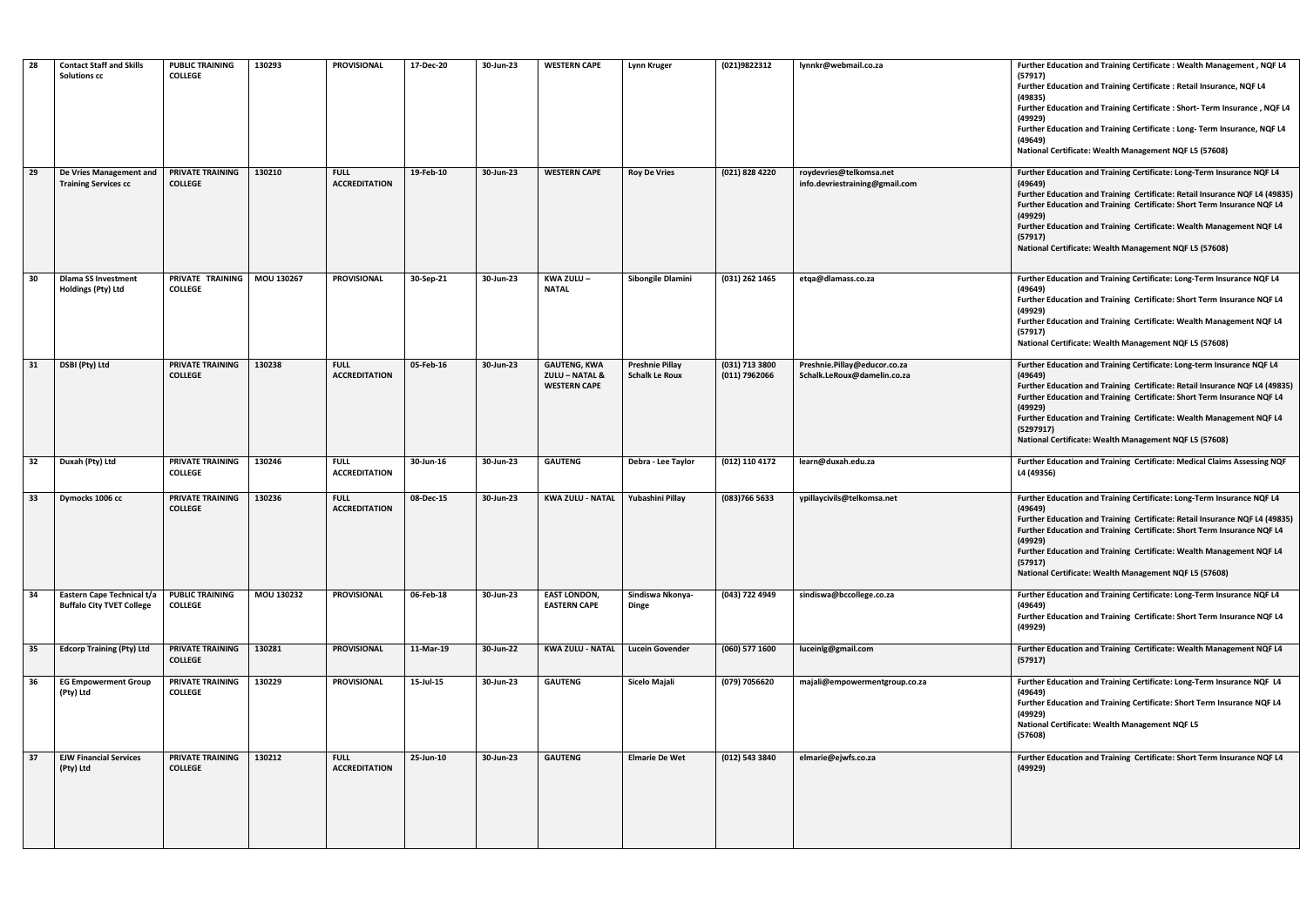| 38 | Ekurhuleni West TVET<br>College                                                                                                 | <b>PUBLIC TRAINING</b><br><b>COLLEGE</b>  | MOU 130235 | <b>PROVISIONAL</b>                         | 27-Mar-18 | $30 - Jun - 23$ | <b>GAUTENG</b>      | <b>Manie Stoltz</b>                                    | (011) 323 1600                   | Manie@EWC.edu.za                                           | Further Education and Training Certificate: Short Term Insurance NQF L4<br>(49929)                                                                                                                                                                                                                                                                                                                      |
|----|---------------------------------------------------------------------------------------------------------------------------------|-------------------------------------------|------------|--------------------------------------------|-----------|-----------------|---------------------|--------------------------------------------------------|----------------------------------|------------------------------------------------------------|---------------------------------------------------------------------------------------------------------------------------------------------------------------------------------------------------------------------------------------------------------------------------------------------------------------------------------------------------------------------------------------------------------|
| 39 | <b>Entwise Training and</b><br><b>Consulting (Pty) Ltd</b>                                                                      | <b>PRIVATE TRAINING</b><br><b>COLLEGE</b> | 130252     | <b>FULL</b><br><b>ACCREDITATION</b>        | 01-Jun-17 | 30-Jun-23       | <b>GAUTENG</b>      | Simbarashe Mukonzo                                     | (081) 566 1446                   | simba@entwiseconsulting.co.za                              | Further Education and Training Certificate: Long-Term Insurance NQF L4<br>(49649)<br>Further Education and Training Certificate: Retail Insurance NQF L4 (49835)<br>Further Education and Training Certificate: Short Term Insurance NQF L4<br>(49929)<br>Further Education and Training Certificate: Wealth Management NQF L4<br>(57917)<br>National Certificate: Wealth Management NQF L5 (57608)     |
| 40 | E-Study (Pty) Ltd                                                                                                               | <b>PRIVATE TRAINING</b><br><b>COLLEGE</b> | MOU 130246 | <b>PROVISIONAL</b>                         | 15-Feb-19 | 30-Jun -22      | <b>GAUTENG</b>      | <b>Gerhard Visser Jr</b>                               | (012) 9970037                    | gvisser@estudysa.co.za                                     | Further Education and Training Certificate: Retail Insurance (49835) NQF L4<br>National Certificate: Financial Services NQF L2 (48783)<br>(119912) Investigate credit in own circumstances                                                                                                                                                                                                              |
| 41 | <b>Esteemed Financial</b><br><b>Solutions (Pty) Ltd</b><br>formally known as<br><b>Tokoloho Financial</b><br>Services (Pty) Ltd | <b>PRIVATE TRAINING</b><br><b>COLLEGE</b> | 130250     | <b>FULL</b><br><b>ACCREDITATION</b>        | 27-Jan-17 | 30-Jun-23       | <b>GAUTENG</b>      | Nonhlanhla Zaba-<br>Nxele                              | (010) 0031538                    | nonhlanhla@esteemed.co.za                                  | Further Education and Training Certificate: Wealth Management NQF L4<br>(57917)<br>National Certificate: Wealth Management NQF L5 (57608)                                                                                                                                                                                                                                                               |
| 42 | <b>Esteemed Learning</b><br>Academy (Pty) Ltd                                                                                   | <b>PRIVATE TRAINING</b><br><b>COLLEGE</b> | 130307     | <b>PROVISIONAL</b><br><b>ACCREDITATION</b> | 07-Mar-22 | 30-Jun-23       | <b>GAUTENG</b>      | Nonhlanhla Zaba-<br>Nxele                              | (010) 0031538                    | nonhlanhla@esteemed.co.za                                  | Further Education and Training Certificate: Long-Term Insurance NQF L4<br>(49649)<br>Further Education and Training Certificate: Short Term Insurance NQF L4<br>(49929)<br>Further Education and Training Certificate: Wealth Management NQF L4<br>(57917)<br>National Certificate: Wealth Management NQF L5 (57608)                                                                                    |
| 43 | <b>Excellentia Training</b><br>Solutions (Pty) Ltd                                                                              | <b>PRIVATE TRAINING</b><br><b>COLLEGE</b> | 130285     | <b>PROVISIONAL</b>                         | 30-May-19 | 30-Jun-23       | <b>GAUTENG</b>      | <b>Elton Zingwevu</b>                                  | (012) 683 8855                   | edzaedza@gmail.com<br>ezingwevu@excellentiasolutions.co.za | Further Education and Training Certificate: Long-Term Insurance NQF L4<br>(49649)<br>Further Education and Training Certificate: Retail Insurance NQF L4 (49835)<br>Further Education and Training Certificate: Short Term Insurance NQF L4<br>(49929)<br>Further Education and Training Certificate: Wealth Management NQF L4<br>(57917)<br>National Certificate: Wealth Management NQF L5 (57608)     |
| 44 | F& I Academy (Pty) Ltd                                                                                                          | <b>PRIVATE TRAINING</b><br><b>COLLEGE</b> | 130259     | <b>FULL</b><br><b>ACCREDITATION</b>        | 31-May-18 | 30-Jun-23       | <b>WESTERN CAPE</b> | <b>Debra Costopoulos</b><br><b>Vanessa Costopoulos</b> | (021) 979 2426<br>(079) 508 9734 | info@fandiacademy.co.za                                    | Further Education and Training Certificate: Retail Insurance NQF L4 (49835)<br>Further Education and Training Certificate: Short Term Insurance NQF L4<br>(49929)<br>Further Education and Training Certificate: Wealth Management NQF L4<br>(57917)                                                                                                                                                    |
| 45 | <b>Fachs Business Consulting</b><br>and Training (Pty) Ltd                                                                      | <b>PRIVATE TRAINING</b><br><b>COLLEGE</b> | MOU 130255 | <b>PROVISIONAL</b>                         | 25-Oct-19 | 30-Jun-22       | <b>GAUTENG</b>      | Farai Zimbango                                         | (010) 140 0126                   | info@fachs.co.za<br>chris@fachs.co.za                      | Further Education and Training Certificate: Long-Term Insurance NQF L4<br>(49649)<br>Further Education and Training Certificate: Retail Insurance NQF L 4<br>(49835)<br>Further Education and Training Certificate: Short Term Insurance NQF L4<br>(49929)<br>Further Education and Training Certificate: Wealth Management NQF L4<br>(57917)<br>National Certificate: Wealth Management NQF L5 (57608) |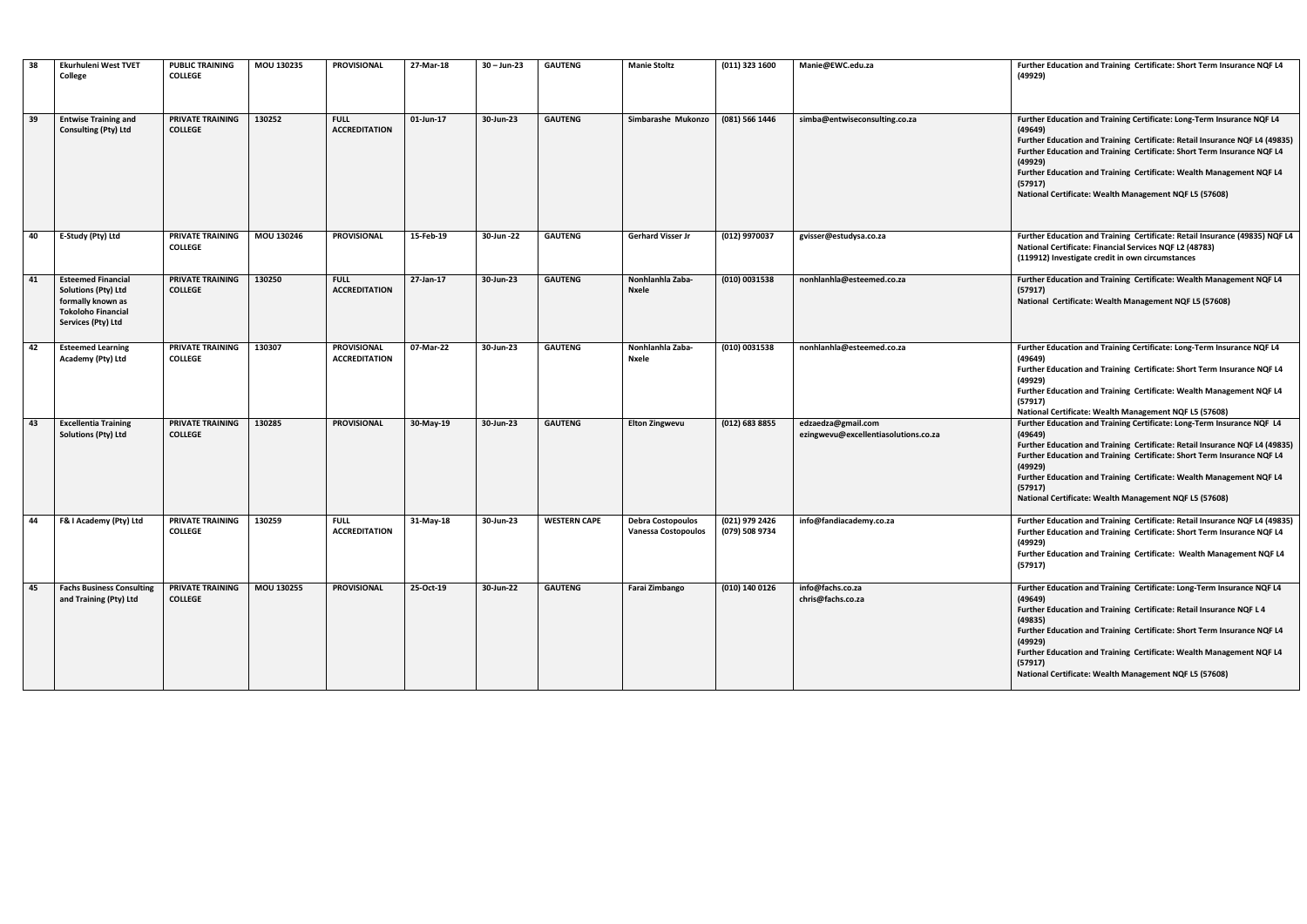| 46 | <b>FAIS Forward Consulting</b><br>Services (Pty) Ltd                             | PRIVATE TRAINING<br><b>COLLEGE</b>        | 130249     | <b>FULL</b><br><b>ACCREDITATION</b>        | 11-Jul-16 | 30-Jun-23 | <b>GAUTENG</b>                              | <b>Elmarie Aberdein</b> | (082) 850 3080                   | elmarie@faisforwardacademy.co.za | Further Education and Training Certificate: Retail Insurance NQF L 4<br>(49835)<br>Further Education and Training Certificate: Short Term Insurance NQF L4<br>(49929)                                                                                                                                                                                                                                                                                                                                                                                                                                                                                                                                    |
|----|----------------------------------------------------------------------------------|-------------------------------------------|------------|--------------------------------------------|-----------|-----------|---------------------------------------------|-------------------------|----------------------------------|----------------------------------|----------------------------------------------------------------------------------------------------------------------------------------------------------------------------------------------------------------------------------------------------------------------------------------------------------------------------------------------------------------------------------------------------------------------------------------------------------------------------------------------------------------------------------------------------------------------------------------------------------------------------------------------------------------------------------------------------------|
| 47 | FAISIT (Pty) Ltd                                                                 | PRIVATE TRAINING<br><b>COLLEGE</b>        | 130148     | <b>FULL</b><br><b>ACCREDITATION</b>        | 02-Nov-05 | 30-Jun-23 | <b>GAUTENG &amp; WESTERN</b><br><b>CAPE</b> | <b>Daniel Dobrowsky</b> | (011) 568 0616                   | daniel@faisit.co.za              | Further Education and Training Certificate: Long-Term Insurance NQF L4<br>(49649)<br>Further Education and Training Certificate: Retail Insurance NQF L4 (49835)<br>Further Education and Training Certificate: Short Term Insurance NQF L4<br>(49929)<br>Further Education and Training Certificate: Wealth Management NQF L4<br>(57917)<br>National Certificate: Wealth Management NQF L5 (57608)<br>National Certificate: Financial Services NQF L2 (48783)<br><b>National Certificate: Financial Services NQF L3 (49089)</b><br><b>National Certificate: Financial Services Management NQF L4 (48640)</b><br>Further Education and Training Certificate: Long-Term Risk Assessment<br>NQF L4 (49529) |
| 48 | <b>Felix Risk Training</b><br><b>Consultants cc</b>                              | PRIVATE TRAINING<br><b>COLLEGE</b>        | MOU 130225 | <b>FULL</b><br><b>ACCREDITATION</b>        | 11-Mar-16 | 02-Mar-23 | <b>KWA ZULU - NATAL</b>                     | <b>Bernadete Felix</b>  | (031) 207 3245                   | bernadette@frtc.co.za            | Further Education and Training Certificate: Long-term Insurance NQF L4<br>(49649)<br>Further Education and Training Certificate: Retail Insurance NQF L 4<br>(49835)<br>Further Education and Training Certificate: Short Term Insurance NQF L4<br>(49929)<br>Further Education and Training Certificate: Wealth Management NQF L4<br>(57917)<br>National Certificate: Wealth Management NQF L5 (57608)                                                                                                                                                                                                                                                                                                  |
| 49 | <b>Finlite Financial</b><br><b>Education cc</b>                                  | PRIVATE TRAINING<br><b>COLLEGE</b>        | 130247     | <b>PROVISIONAL</b>                         | 30-Jun-16 | 30-Jun-23 | <b>GAUTENG</b>                              | <b>Andile Fulane</b>    | (087) 820 3064<br>(010) 900 3064 | andile@seedofprosperity.co.za    | Further Education and Training Certificate: Long-Term Insurance NQF L4<br>(49649)<br>National Certificate: Wealth Management NQF L5 (57608)                                                                                                                                                                                                                                                                                                                                                                                                                                                                                                                                                              |
| 50 | <b>Finweb Business</b><br><b>Consultancy (Pty) Ltd</b>                           | PRIVATE TRAINING<br><b>COLLEGE</b>        | MOU 130238 | <b>PROVISIONAL</b>                         | 23-Jul-18 | 30-Jun-23 | <b>GAUTENG</b>                              | <b>Nigel Banhamombe</b> | (011) 234 1338                   | nigel@finwebsa.co.za             | Further Education and Training Certificate: Long-Term Insurance NQF L4<br>(49649)<br>Further Education and Training Certificate: Retail Insurance NQF L4<br>(49835)<br>Further Education and Training Certificate: Short Term Insurance NQF L4<br>(49929)<br>Further Education and Training Certificate: Wealth Management NQF L4<br>(57917)<br>National Certificate: Wealth Management NQF L5 (57608)                                                                                                                                                                                                                                                                                                   |
| 51 | <b>Forward Personal and</b><br><b>Business Excellence</b><br>Institute (Pty) Ltd | PRIVATE TRAINING<br><b>COLLEGE</b>        | 130260     | <b>FULL</b><br><b>ACCREDITATION</b>        | 26-Jun-18 | 30-Jun-23 | <b>GAUTENG</b>                              | <b>Maryna Vermeulen</b> | (084) 5151936                    | info@fwdtraining.co.za           | Further Education and Training Certificate: Long-Term Insurance NQF L4<br>(49649)<br>Further Education and Training Certificate: Retail Insurance NQF L4 (49835)<br>Further Education and Training Certificate: Short Term Insurance NQF L4<br>(49929)<br>Further Education and Training Certificate: Wealth Management NQF L4<br>(57917)<br>National Certificate: Wealth Management NQF L5 (57608)                                                                                                                                                                                                                                                                                                      |
| 52 | <b>Gold Class Group (Pty)</b><br>Ltd                                             | <b>PRIVATE TRAINING</b><br><b>COLLEGE</b> | MOU 130271 | <b>PROVISIONAL</b><br><b>ACCREDITATION</b> | 30-Mar-22 | 30-Jun-23 | <b>GAUTENG</b>                              | <b>Nkulumane Mpofu</b>  | (071) 903 7006                   | info@goldclassgroup.co.za        | Further Education and Training Certificate: Long-Term Insurance NQF L4<br>(49649)<br>Further Education and Training Certificate: Retail Insurance NQF L4 (49835)<br>National Certificate: Wealth Management NQF L5 (57608)                                                                                                                                                                                                                                                                                                                                                                                                                                                                               |
| 53 | <b>GrowCom Training</b><br>Academy (Pty) Ltd                                     | PRIVATE TRAINING<br><b>COLLEGE</b>        | 130302     | <b>PROVISIONAL</b>                         | 30-Sep-21 | 30-Jun-23 | <b>WESTERN CAPE</b>                         | Leon Liedeman           | (061) 372 5215                   | leon.liedeman@growcom.co.za      | Further Education and Training Certificate: Long-term Insurance NQF L4<br>(49649)<br>Further Education and Training Certificate: Short Term Insurance NQF L4<br>(49929)<br>Further Education and Training Certificate: Wealth Management NQF L4<br>(57917)<br>National Certificate: Wealth Management NQF L5 (57608)                                                                                                                                                                                                                                                                                                                                                                                     |
| 54 | <b>Growth Matrics Deut</b><br>288 (Pty) Ltd                                      | PRIVATE TRAINING<br><b>COLLEGE</b>        | 130245     | <b>FULL</b><br><b>ACCREDITATION</b>        | 14-Jun-16 | 30-Jun-23 | <b>KWA ZULU - NATAL</b>                     | <b>Gaile Wilson</b>     | (082) 061 5084                   | gaile@coach4success.co.za        | Further Education and Training Certificate: Short Term Insurance NQF L4<br>(49929)                                                                                                                                                                                                                                                                                                                                                                                                                                                                                                                                                                                                                       |
| 55 | <b>Hollard Life Assurance</b><br>Limited                                         | <b>INTERNAL TRAINING</b><br><b>ONLY</b>   | 130217     | <b>FULL</b><br><b>ACCREDITATION</b>        | 13-Dec-11 | 30-Jun-22 | <b>GAUTENG</b>                              | <b>Paula Mendes</b>     | (011) 351 5000                   | paulame@hollard.co.za            | Further Education and Training Certificate: Short Term Insurance NQF L4<br>(49929)                                                                                                                                                                                                                                                                                                                                                                                                                                                                                                                                                                                                                       |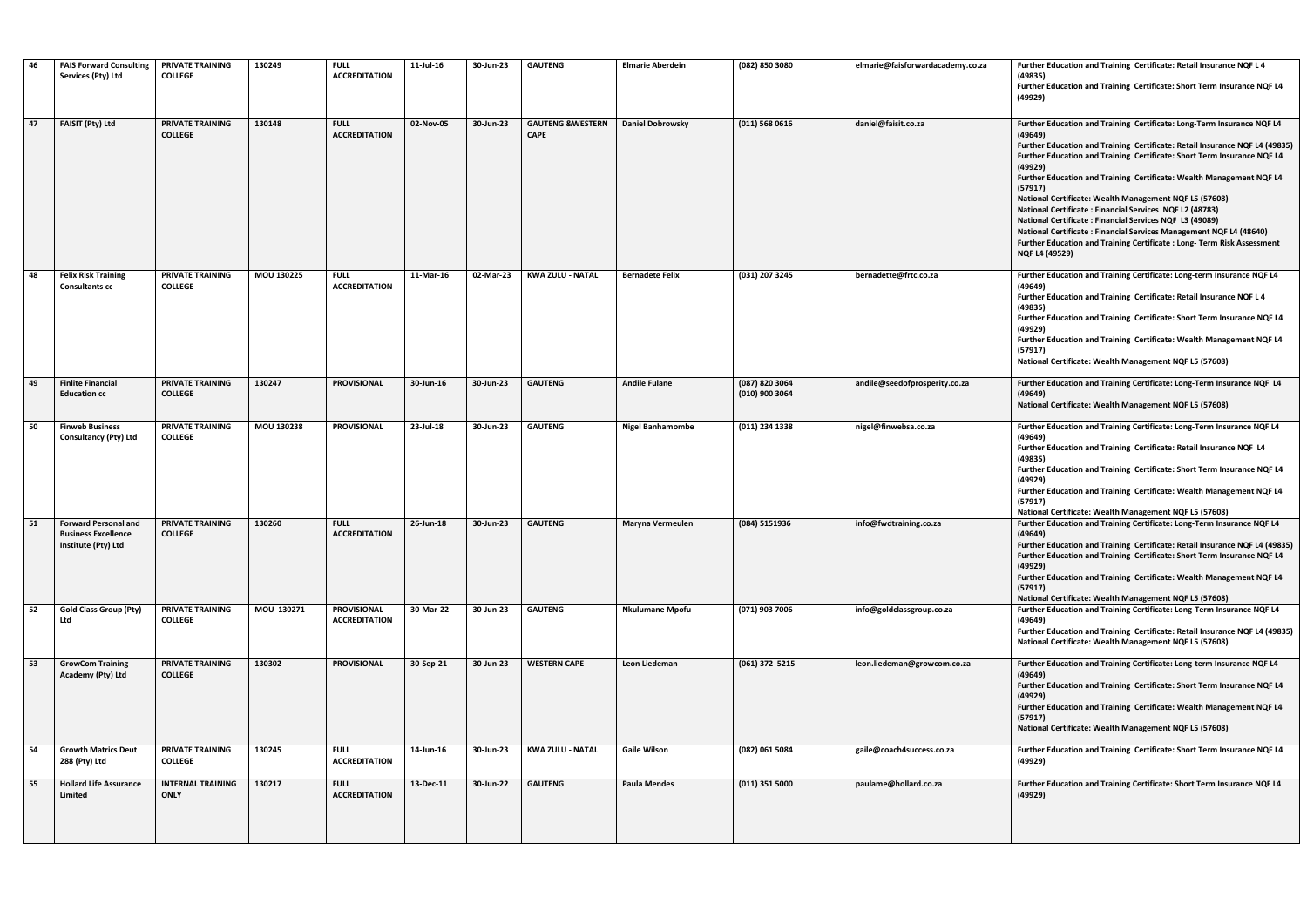| 56 | Homegrown Africa (Pty)<br>Ltd                     | <b>INTERNAL TRAINING</b><br><b>ONLY</b>   | 130295     | <b>PROVISIONAL</b>                         | 25-Mar-21 | 30-Jun-22 | <b>GAUTENG</b>                                                                                                                                 | Sazini Ndlovu              | (062) 647 9903                  | sazi@homegrown.network                              | Further Education and Training Certificate: Short Term Insurance NQF L4                                                                                                                                                                                                                                                                                                                                                                                           |
|----|---------------------------------------------------|-------------------------------------------|------------|--------------------------------------------|-----------|-----------|------------------------------------------------------------------------------------------------------------------------------------------------|----------------------------|---------------------------------|-----------------------------------------------------|-------------------------------------------------------------------------------------------------------------------------------------------------------------------------------------------------------------------------------------------------------------------------------------------------------------------------------------------------------------------------------------------------------------------------------------------------------------------|
| 57 | <b>HV Holdings (Pty) Ltd</b>                      | <b>PRIVATE TRAINING</b><br><b>COLLEGE</b> | 130305     | <b>PROVISIONAL</b>                         | 30-Sep-21 | 30-Jun-23 | <b>GAUTENG</b>                                                                                                                                 | <b>Hilary Vhunga</b>       | (073) 886 9561                  | hilary.vhunga@icloud.com                            | (49929)<br>Further Education and Training Certificate: Short Term Insurance NQF L4<br>(49929)<br>Further Education and Training Certificate: Long-Term Insurance NQF L4                                                                                                                                                                                                                                                                                           |
| 58 | I-College (Pty) Ltd                               | PRIVATE TRAINING<br><b>COLLEGE</b>        | MOU 130219 | <b>PROVISIONAL</b>                         | 29-May-15 | 30-Jul-22 | <b>GAUTENG, KWA ZULU</b><br>- NATAL, WESTERN<br>CAPE,<br>MPUMALANGA.<br>LIMPOPO, EASTERN<br><b>CAPE, NORTH WEST &amp;</b><br><b>FREE STATE</b> | Karen le Roux              | (012) 4240160                   | karenlr@icollegeint.co.za                           | (49649)<br>National Certificate: Wealth Management NQF L5 (57608)                                                                                                                                                                                                                                                                                                                                                                                                 |
| 59 | Ikhala TVET College                               | PRIVATE TRAINING<br><b>COLLEGE</b>        | MOU 130272 | <b>PROVISIONAL</b><br><b>ACCREDITATION</b> | 30-Mar-22 | 30-Jun-23 | <b>EASTERN CAPE</b>                                                                                                                            | <b>Nkosipendule Nodume</b> | (047) 873 8843/45               | Nkosipendule.nodume@ikhala.edu.za                   | Further Education and Training Certificate: Long-Term Insurance NQF L4<br>(49649)                                                                                                                                                                                                                                                                                                                                                                                 |
| 60 | <b>Ikhwezi Training</b><br>Institute (Pty) Ltd    | PRIVATE TRAINING<br><b>COLLEGE</b>        | MOU 130220 | <b>FULL</b><br><b>ACCREDITATION</b>        | 05-Jun-15 | 30-Jun-22 | <b>GAUTENG &amp; KWA</b><br><b>ZULU - NATAL</b>                                                                                                | Ntombizodwa Phungula       | (011) 805 1176<br>(031) 5004959 | zodwa@ikhwezelihle.co.za<br>info@ikhwezelihle.co.za | Further Education and Training Certificate: Long-Term Insurance NQF L4<br>(49649)<br>Further Education and Training Certificate: Short Term Insurance NQF L4<br>(49929)<br>Further Education and Training Certificate: Wealth Management NQF L4<br>(57917)<br>National Certificate: Wealth Management NQF L5 (57608)<br>National Certificate: Short Term Insurance NQF L5 (57918)                                                                                 |
| 61 | <b>Ilinge Labantu Debt</b><br><b>Solutions cc</b> | PRIVATE TRAINING<br><b>COLLEGE</b>        | MOU 130239 | <b>PROVISIONAL</b>                         | 17-Aug-18 | 30-Jun-23 | <b>EASETEN CAPE</b>                                                                                                                            | <b>Mcwangcisi Nibe</b>     | (043) 721 3418                  | info@ilingelabantutraining.co.za                    | Further Education and Training Certificate: Long-term Insurance NQF L4<br>(49649)<br>Further Education and Training Certificate: Short Term Insurance NQF L4<br>(49929)<br>Further Education and Training Certificate: Wealth Management NQF L4<br>(57917)<br>National Certificate: Wealth Management NQF L5 (57608)                                                                                                                                              |
| 62 | <b>Indwe Risk Services</b><br>(Pty) Ltd           | <b>INTERNAL TRAINING</b><br><b>ONLY</b>   | 130015     | <b>FULL</b><br><b>ACCREDITATION</b>        | 18-Mar-03 | 30-Jun-23 | <b>GAUTENG, MPUMALA</b><br>NGA,FREE-<br>STATE, KWAZULU-<br>NATAL, EASTERN CAPE                                                                 | Cassey Ratshiedana         | (011) 912 7300                  | casseyr@indwe.co.za                                 | Further Education and Training Certificate: Short Term Insurance NQF<br>L4 (49929)<br>Further Education and Training Certificate: Medical Claims Assessing<br><b>NQF L4(49356)</b><br><b>National Certificate: Financial Services NQF L2 (48783)</b><br><b>National Certificate: Financial Services NQF L3 (49089)</b><br>National Certificate: Financial Services Management NQF L4 (48640)                                                                      |
| 63 | Ingwe TVET College                                | <b>PUBLIC TRAINING</b><br><b>COLLEGE</b>  | MOU 130257 | <b>PROVISIONAL</b>                         | 11-Dec-19 | 31-Dec-22 | <b>MT FRERE, EASTERN</b><br><b>CAPE</b>                                                                                                        | <b>Sharon Motoboli</b>     | (039) 940 2142                  | smotoboli@ingwecollege.edu.za                       | (114970) Manage risk in own life<br>(117133) Manage own work performance in relation to an organisation's<br>performance management system<br>(117158) Investigate ways of managing financial risk in own lives<br>(117171) Manage time effectively to enhance productivity and enable a<br>balanced lifestyle<br>(119915) Manage Personal Expenditure<br>(120124) Demonstrate knowledge of insurable risk<br>(120128) Apply the law of contract to insurance     |
| 64 | <b>Integrity Academy (Pty)</b><br>Ltd             | <b>PRIVATE TRAINING</b><br><b>COLLEGE</b> | 130248     | <b>FULL</b><br><b>ACCREDITATION</b>        | 11-Jul-16 | 30-Jun-23 | <b>GAUTENG</b>                                                                                                                                 | <b>Johann Cloete</b>       | (012) 348 1098                  | johann@ialearn.co.za<br>jamie@ialearn.co.za         | Further Education and Training Certificate: Long-term Insurance NQF L 4<br>(49649)<br>Further Education and Training Certificate: Short Term Insurance NQF L4<br>(49929)<br>Further Education and Training Certificate: Wealth Management NQF L4<br>(57917)<br>Further Education and Training Certificate: Retail Insurance NQF L4 (49835)<br>National Certificate: Short-Term Insurance NQF L5 (57918)<br>National Certificate: Wealth Management NQF L5 (57608) |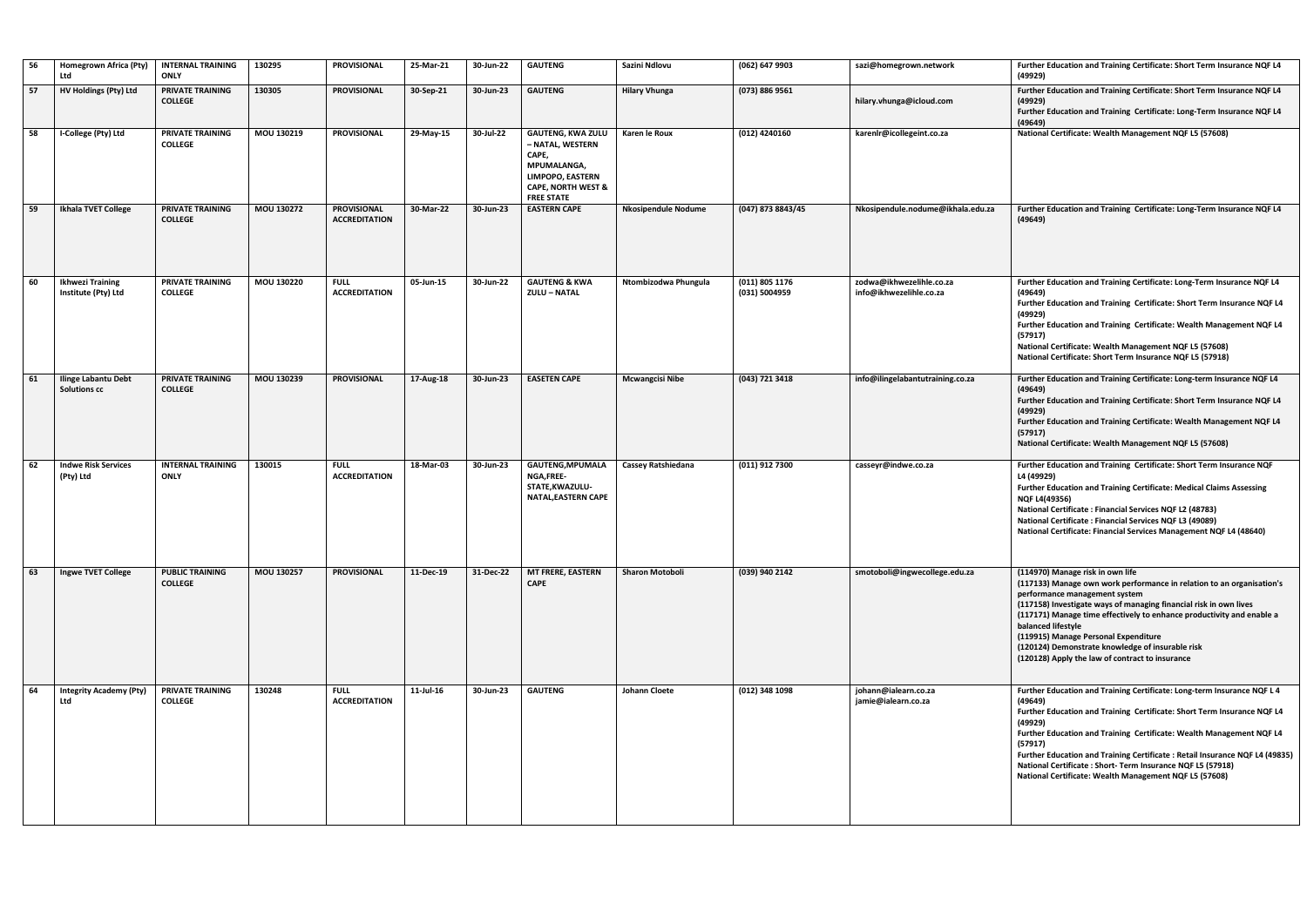| 65 | <b>Intelligo Solutions (Pty)</b><br>Ltd               | <b>PRIVATE TRAINING</b><br><b>COLLEGE</b> | 130219     | <b>FULL</b><br><b>ACCREDITATION</b> | 12-Mar-12 | 30-Jun-22     | <b>GAUTENG</b>                                              | <b>Isobel Rose</b>       | (011) 234 6251 6275/6278         | isobelr@intelligosolutions.com          | Further Education and Training Certificate: Long-Term Insurance NQF L4<br>(49649)<br>Further Education and Training Certificate: Retail Insurance NQF L4<br>(49835)<br>Further Education and Training Certificate: Short Term Insurance NQF L4<br>(49929)<br>Further Education and Training Certificate: Wealth Management NQF L4<br>(57917)<br>National Certificate: Wealth Management NQF L5 (57608)                                                               |
|----|-------------------------------------------------------|-------------------------------------------|------------|-------------------------------------|-----------|---------------|-------------------------------------------------------------|--------------------------|----------------------------------|-----------------------------------------|----------------------------------------------------------------------------------------------------------------------------------------------------------------------------------------------------------------------------------------------------------------------------------------------------------------------------------------------------------------------------------------------------------------------------------------------------------------------|
| 66 | <b>Interactive Resources</b><br>(Pty) Ltd             | PRIVATE TRAINING<br><b>COLLEGE</b>        | 130283     | <b>PROVISIONAL</b>                  | 16-Apr-19 | 30-Jun-22     | <b>GAUTENG &amp; NORTH</b><br><b>WEST</b>                   | Lydia Mphahlane          | (087) 898 4894<br>(079) 224 7983 | lydia@interactiveresources.co.za        | Further Education and Training Certificate: Short- Term Insurance NQF L 4 (<br>49929)<br>Further Education and Training Certificate: Long-Term Insurance NQF L4<br>(49649)<br>National Certificate: Wealth Management NQF L5 (57608)                                                                                                                                                                                                                                 |
| 67 | Invuya Institute of<br><b>Learning (Pty) Ltd</b>      | PRIVATE TRAINING<br><b>COLLEGE</b>        | 130123     | <b>FULL</b><br><b>ACCREDITATION</b> | 08-Mar-05 | 30-Jun-23     | <b>GAUTENG, WESTERN</b><br>CAPE, KWA ZULU -<br><b>NATAL</b> | Veni Munsamy             | 076-4122852<br>(031) 566 5233    | veni@invuya.co.za<br>admin@invuya.co.za | Further Education and Training Certificate: Retail Insurance NQF L 4<br>(49835)<br>Further Education and Training Certificate: Short Term Insurance NQF L4<br>(49929)<br>Further Education and Training Certificate: Wealth Management NQF L4<br>(57917)<br>Further Education and Training Certificate: Long-Term Insurance NQF L4<br>(49649)<br>National Certificate: Wealth Management NQF L5 (57608)<br>National Certificate: Short Term Insurance NQF L5 (57918) |
| 68 | <b>Kairos Training College</b><br>(Pty) Ltd           | PRIVATE TRAINING<br><b>COLLEGE</b>        | MOU 130221 | <b>FULL</b><br><b>ACCREDITATION</b> | 15-Jul-15 | 30 - Jun - 23 | <b>WESTERN CAPE</b>                                         | <b>Charlene Abrahams</b> | (021) 903 0393                   | charlene@kairostraining.com             | Further Education and Training Certificate: Long-Term Insurance NQF L4<br>(49649)<br>Further Education and Training Certificate: Retail Insurance NQF L 4<br>(49835)<br>Further Education and Training Certificate: Short Term Insurance NQF L4<br>(49929)<br>Further Education and Training Certificate: Wealth Management NQF L4<br>(57917)<br>National Certificate: Wealth Management NQF L5 (57608)                                                              |
| 69 | <b>King Price Insurance</b><br><b>Company Limited</b> | PRIVATE TRAINING<br><b>COLLEGE</b>        | 130301     | <b>PROVISIONAL</b>                  | 22-Sep-21 | 30-Jun-23     | <b>GAUTENG</b>                                              | <b>Adele Beetge</b>      | (012) 001 77 00                  | adele.beetge@kingprice.co.za            | Further Education and Training Certificate: Short Term Insurance NQF L4<br>(49929)<br>Further Education and Training Certificate: Long-Term Insurance NQF L4<br>(49649)                                                                                                                                                                                                                                                                                              |
| 70 | <b>King Sabata Dalinyebo</b><br><b>TVET College</b>   | <b>PUBLIC TRAINING</b><br><b>COLLEGE</b>  | MOU 130259 | PROVISIONAL                         | 11-Dec-19 | 31-Dec-22     | <b>UMTATA, EASTERN</b><br><b>CAPE</b>                       | Sonwabiso Ngwadla        | (047) 505 1040<br>(082) 748 8619 | sngwadla@ksdcollege.edu.za              | Further Education and Training Certificate: Long-Term Insurance NQF L4<br>(49649)                                                                                                                                                                                                                                                                                                                                                                                    |
| 71 | License to Skill cc                                   | PRIVATE TRAINING<br><b>COLLEGE</b>        | 130207     | <b>FULL</b><br><b>ACCREDITATION</b> | 28-Apr-09 | 30-Jun-23     | <b>WESTERN CAPE</b>                                         | <b>Rene Nel</b>          | (083) 407 5911                   | rene@learninsurance.co.za               | Further Education and Training Certificate: Long-Term Insurance NQF L4<br>(49649)<br>Further Education and Training Certificate: Retail Insurance NQF L4 (49835)<br>Further Education and Training Certificate: Short Term Insurance NQF L4<br>(49929)<br>Further Education and Training Certificate: Wealth Management NQF L4<br>(57917)<br>National Certificate: Wealth Management NQF L5 (57608)<br>National Certificate: Short Term Insurance NQF L5 (57918)     |

|    | Maharishi Invincibility<br>Institute (NPC)                                              | <b>PRIVATE TRAINING</b><br><b>COLLEGE</b> | MOU 130260 | <b>PROVISIONAL</b>                         | 12-Dec-19 | 31-Dec-22 | <b>GAUTENG &amp; KWA</b><br>ZULU – NATAL | <b>Tiffiny Humphries</b>                   | (011) 492 0005  | thumphries@maharishinstitute.org | Further Education and Training Certificate: Long-Term Insurance NQF L4<br>(49649)<br>Further Education and Training Certificate: Short Term Insurance NQF L4<br>(49929)                                                                                                                                                                                                                             |
|----|-----------------------------------------------------------------------------------------|-------------------------------------------|------------|--------------------------------------------|-----------|-----------|------------------------------------------|--------------------------------------------|-----------------|----------------------------------|-----------------------------------------------------------------------------------------------------------------------------------------------------------------------------------------------------------------------------------------------------------------------------------------------------------------------------------------------------------------------------------------------------|
| 73 | Mbalenhle Internet Café<br>cc (Trading as MIC<br><b>Training and</b><br>Development cc) | <b>PRIVATE TRAINING</b><br><b>COLLEGE</b> | MOU 130270 | <b>PROVISIONAL</b><br><b>ACCREDITATION</b> | 18-Mar-22 | 30-Jun-23 | KWA ZULU-NATAL                           | Zibuyile<br><b>Brightness</b><br>Buthelezi | (073) 834 40 12 | buyi@mic-training.co.za          | Further Education and Training Certificate: Long-Term Insurance NQF L4<br>(49649)<br>Further Education and Training Certificate: Retail Insurance NQF L4 (49835)<br>Further Education and Training Certificate: Short Term Insurance NQF L4<br>(49929)<br>Further Education and Training Certificate: Wealth Management NQF L4<br>(57917)<br>National Certificate: Wealth Management NQF L5 (57608) |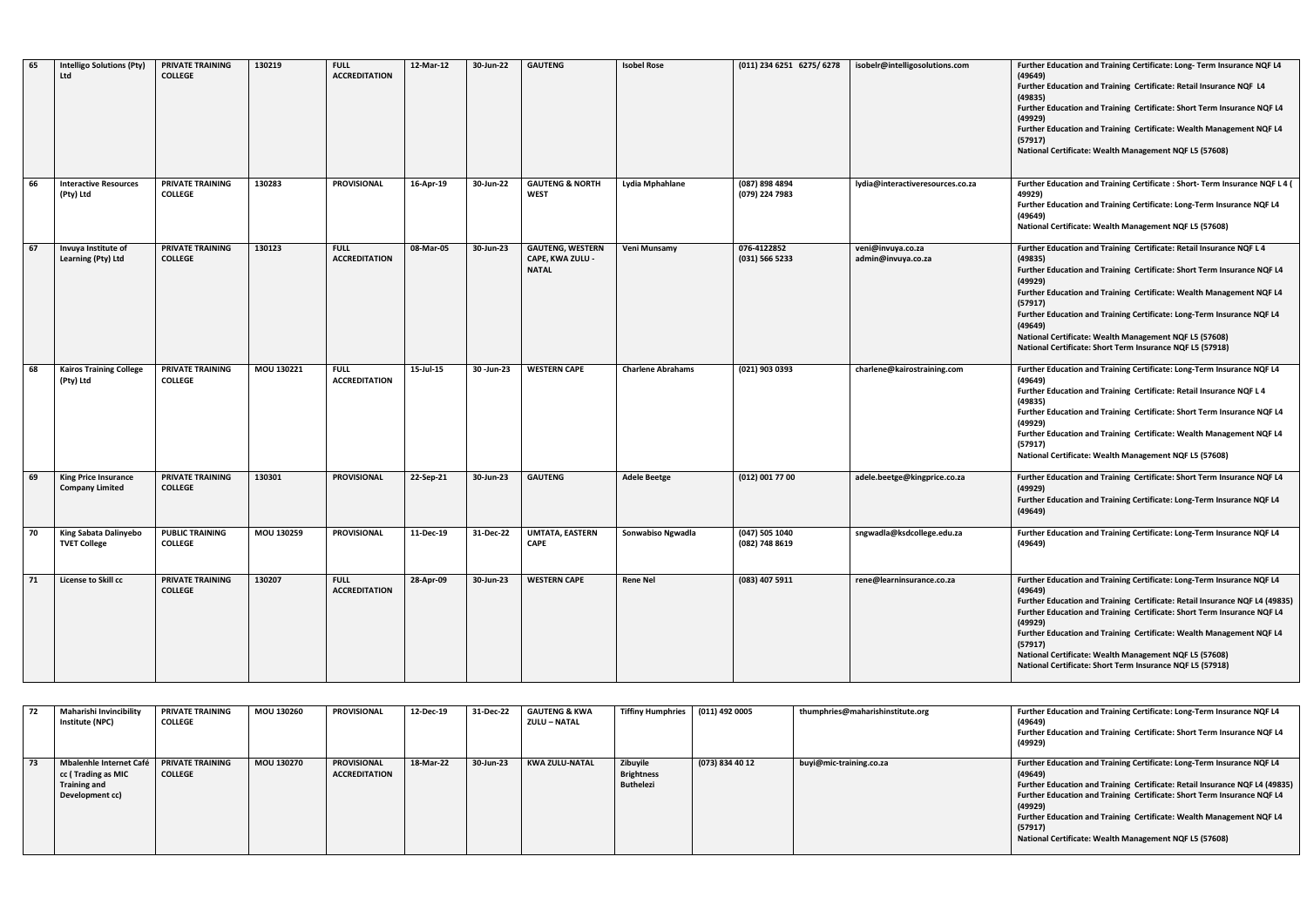| - 74 | <b>Maluti TVET College</b>                                            | <b>PUBLIC TRAINING</b><br><b>COLLEGE</b>  | MOU 130261        | <b>PROVISIONAL</b>                  | 30-Jun-20 | 30-Jun-22 | <b>BETHLEHEM, FREE-</b><br><b>STATE</b>                      | <b>Tsoeu Tumelo</b><br>Jafta | (058) 713 6655                   | tsoeu.tj@malutitvet.co.za                     | Further Education and Training Certificate : Long - Term Insurance, NQF L4<br>(49649)                                                                                                                                                                                                                                                                                                                                                                                                                                                                                                                                                                                                                                                                                |
|------|-----------------------------------------------------------------------|-------------------------------------------|-------------------|-------------------------------------|-----------|-----------|--------------------------------------------------------------|------------------------------|----------------------------------|-----------------------------------------------|----------------------------------------------------------------------------------------------------------------------------------------------------------------------------------------------------------------------------------------------------------------------------------------------------------------------------------------------------------------------------------------------------------------------------------------------------------------------------------------------------------------------------------------------------------------------------------------------------------------------------------------------------------------------------------------------------------------------------------------------------------------------|
| 75   | <b>Milpark Education (Pty)</b><br>Ltd                                 | <b>PRIVATE TRAINING</b><br><b>COLLEGE</b> | MOU 130209        | <b>PROVISIONAL</b>                  | 14-Apr-10 | 30-Jul-22 | <b>GAUTENG &amp;</b><br><b>WESTERN CAPE</b>                  | <b>Clint Hufkie</b>          | (021) 673 9100                   | clint.hufkie@milpark.ac.za                    | Certificate: Financial Products NQF L4 (62809)                                                                                                                                                                                                                                                                                                                                                                                                                                                                                                                                                                                                                                                                                                                       |
| 76   | <b>MM Consulting</b><br>Solutions (Pty) Ltd                           | PRIVATE TRAINING<br><b>COLLEGE</b>        | 130291            | <b>FULL</b><br><b>ACCREDITATION</b> | 31-Jan-20 | 30 Jun-23 | <b>NORTHERN KWA</b><br><b>ZULU - NATAL</b>                   | <b>Mbuso Mbatha</b>          | (035) 4641027                    | mmbatha@mmconsultingsolutions.co.za           | Further Education and Training Certificate: Long-Term Insurance NQF L4<br>(49649)<br>Further Education and Training Certificate: Short Term Insurance NQF L4<br>(49929)<br>National Certificate: Wealth Management NQF L5 (57608)                                                                                                                                                                                                                                                                                                                                                                                                                                                                                                                                    |
| 177  | <b>Mofine Development</b><br><b>Solutions (Pty) Ltd</b>               | PRIVATE TRAINING<br><b>COLLEGE</b>        | 130263            | <b>FULL</b><br><b>ACCREDITATION</b> | 20-Aug-18 | 30-Jun-23 | <b>GAUTENG</b>                                               | <b>Moipone Ndaba</b>         | (082) 649 3226                   | moipone@mofine.co.za                          | Further Education and Training Certificate: Long-Term Insurance NQF L4<br>(49649)<br>Further Education and Training Certificate: Retail Insurance NQF L 4<br>(49835)<br>Further Education and Training Certificate: Short Term Insurance NQF L4<br>(49929)<br>Further Education and Training Certificate: Wealth Management NQF L4<br>(57917)<br>National Certificate: Wealth Management NQF L5 (57608)                                                                                                                                                                                                                                                                                                                                                              |
| 78   | <b>Moonstone Business</b><br><b>School of Excellence</b><br>(Pty) Ltd | PRIVATE TRAINING<br><b>COLLEGE</b>        | <b>MOU 130223</b> | <b>FULL</b><br><b>ACCREDITATION</b> | 09-Jun-15 | 30-Jun-23 | <b>GAUTENG, KWA ZULU</b><br>– NATAL & WESTERN<br><b>CAPE</b> | Monique<br><b>Brummer</b>    | (021)883 8000                    | monique@mbse.ac.za                            | Further Education and Training Certificate: Long-Term Insurance NQF L4<br>(49649)<br>Further Education and Training Certificate: Retail Insurance NQF L4 (49835)<br>Further Education and Training Certificate: Short Term Insurance NQF L4<br>(49929)<br>Further Education and Training Certificate: Wealth Management NQF L4<br>(57917)<br>National Certificate: Wealth Management NQF L5 (57608)                                                                                                                                                                                                                                                                                                                                                                  |
| 79   | <b>Northlink TVET College</b>                                         | <b>PUBLIC TRAINING</b><br><b>COLLEGE</b>  | MOU 130211        | <b>PROVISIONAL</b>                  | 25-Jun-19 | 30-Jun-22 | <b>WESTERN CAPE</b>                                          | <b>Brenda Basson</b>         | (021) 970 9000                   | Brenda.Basson@northlink.co.za                 | (114970) Manage risk in own life<br>(114985) Indicate how different needs lead to the development of different<br>insurance products<br>(117129) Apply the regulations for disclosure that are required as part of<br>the financial sales process<br>(117133) Manage own work performance in relation to an organisation's<br>performance management system<br>(117156) Interpret basic financial statements<br>(117158) Investigate ways of managing financial risk in own lives<br>(117171) Manage time effectively to enhance productivity and enable a<br>balanced lifestyle<br>(119676) Apply the skills of customer care in a specific work environment<br>(120124) Demonstrate knowledge of insurable risk<br>(120128) Apply the law of contract to insurance |
| 80   | <b>Nubian Skills Consulting</b><br>(Pty) Ltd                          | <b>PRIVATE TRAINING</b><br><b>COLLEGE</b> | 130253            | <b>PROVISIONAL</b>                  | 13-Jun-17 | 30-Jun-22 | <b>GAUTENG</b>                                               | Lethabo Neluheni             | (071) 294 74 11                  | lethabon@nuskills.co.za                       | Further Education and Training Certificate: Long-term Insurance NQF L4<br>(49649)<br>Further Education and Training Certificate: Retail Insurance NQF L4 (49835)<br>Further Education and Training Certificate: Short Term Insurance NQF L4<br>(49929)                                                                                                                                                                                                                                                                                                                                                                                                                                                                                                               |
| 81   | O' Keefe and Swartz<br><b>Consultants (Pty) Ltd</b>                   | <b>INTERNAL TRAINING</b><br><b>ONLY</b>   | 130241            | <b>FULL</b><br><b>ACCREDITATION</b> | 22-Mar-16 | 30-Jun-23 | <b>GAUTENG</b>                                               | Petunia<br>Tshabalala        | (011) 7776028                    | petunia.tshabalala@oks.co.za                  | Further Education and Training Certificate: Short Term Insurance NQF L4<br>(49929)                                                                                                                                                                                                                                                                                                                                                                                                                                                                                                                                                                                                                                                                                   |
| 82   | <b>Octomate Education</b><br>(Pty) Ltd                                | PRIVATE TRAINING<br><b>COLLEGE</b>        | 130220            | <b>FULL</b><br><b>ACCREDITATION</b> | 13-Apr-12 | 30-Jun-23 | <b>GAUTENG</b>                                               | <b>Abbot Pfukwa</b>          | (011) 025 0685<br>(074) 646 8276 | abbot@octomate.co.za<br>daniel@octomate.co.za | Further Education and Training Certificate: Long-Term Insurance NQF L4<br>(49649)<br>Further Education and Training Certificate: Retail Insurance NQF L4 (49835)<br>Further Education and Training Certificate: Short Term Insurance NQF L4<br>(49929)<br>Further Education and Training Certificate: Wealth Management NQF L4<br>(57917)<br>Further Education and Training Certificate: Medical Claims Assessing NQF<br>L4 (49356)<br>National Certificate: Wealth Management NQF L5 (57608)<br>National Certificate: Short Term Insurance NQF L5 (57918)                                                                                                                                                                                                           |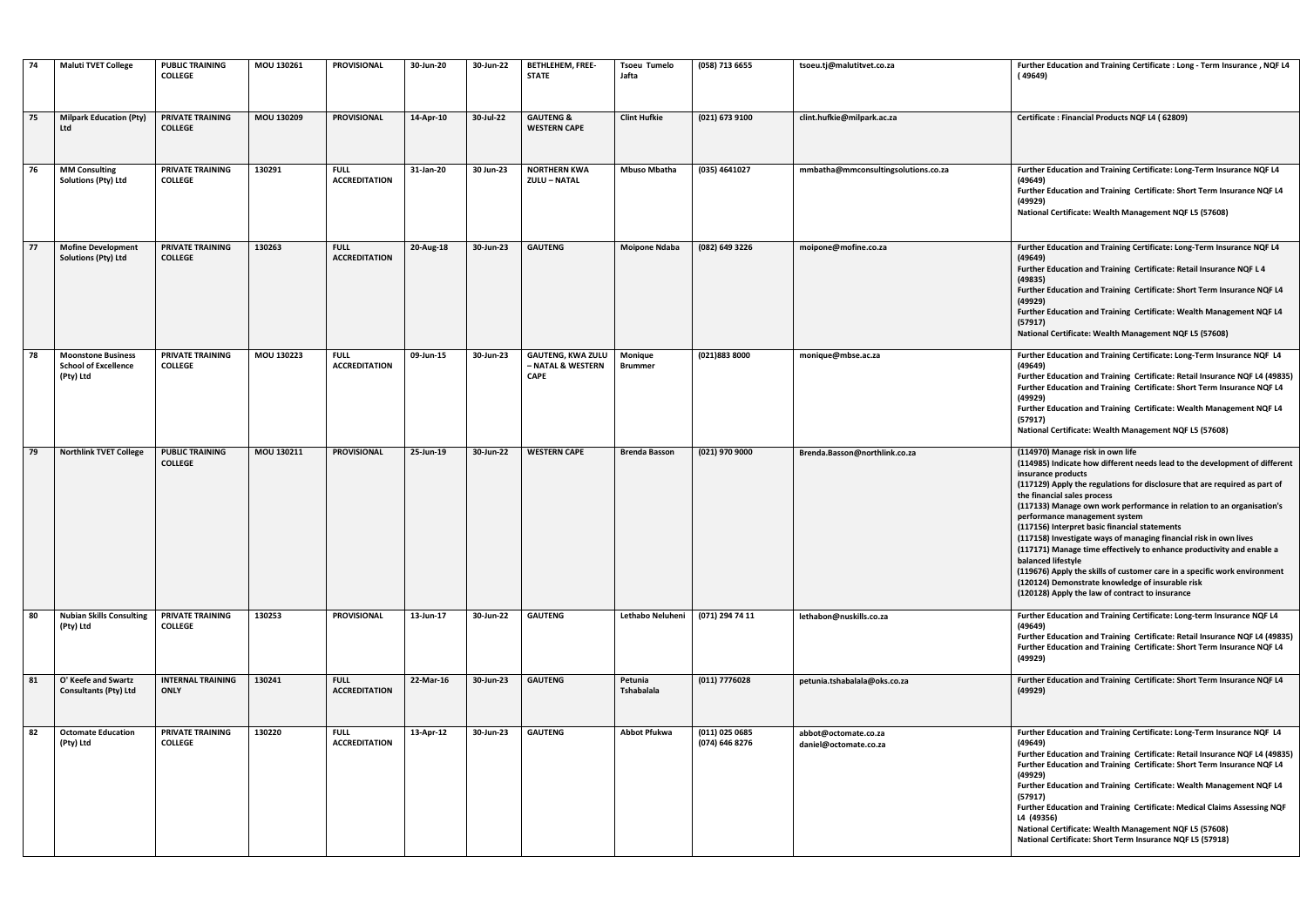| 83 | <b>Opelong Business</b><br>Institute (Pty) Ltd                                      | <b>PRIVATE TRAINING</b><br><b>COLLEGE</b> | MOU 130265        | <b>PROVISIONAL</b>                         | 26-May-21 | 30-Jun-22           | <b>GAUTENG</b>                                                                                       | Sikhumbuzo<br><b>Dlamini</b>         | $(011)$ 568 37 52                  | sikhumbuzo@opelong.co.za             | Further Education and Training Certificate: Long-Term Insurance NQF L4<br>(49649)<br>Further Education and Training Certificate: Retail Insurance NQF L 4<br>(49835)<br>Further Education and Training Certificate: Short Term Insurance NQF L4<br>(49929)<br>Further Education and Training Certificate: Wealth Management NQF L4<br>(57917)<br>National Certificate: Wealth Management NQF L5 (57608) |
|----|-------------------------------------------------------------------------------------|-------------------------------------------|-------------------|--------------------------------------------|-----------|---------------------|------------------------------------------------------------------------------------------------------|--------------------------------------|------------------------------------|--------------------------------------|---------------------------------------------------------------------------------------------------------------------------------------------------------------------------------------------------------------------------------------------------------------------------------------------------------------------------------------------------------------------------------------------------------|
| 84 | <b>Outsorted (Pty) Ltd</b>                                                          | PRIVATE TRAINING<br><b>COLLEGE</b>        | 130257            | <b>FULL</b><br><b>ACCREDITATION</b>        | 14-Dec-17 | 30-Jun-23           | <b>GAUTENG</b>                                                                                       | <b>Mike Mgodeli</b>                  | $(011)$ 589 78 94                  | mike@outsorted.co.za                 | Further Education and Training Certificate: Long-Term Insurance NQF L4<br>(49649)<br>Further Education and Training Certificate: Short Term Insurance NQF L4<br>(49929)<br>Further Education and Training Certificate: Wealth Management NQF L4<br>(57917)                                                                                                                                              |
| 85 | Outsurance Insurance<br><b>Company Limited</b>                                      | <b>INTERNAL TRAINING</b><br><b>ONLY</b>   | 130042            | <b>FULL</b><br><b>ACCREDITATION</b>        | 17-Dec-03 | 30-Jun-23           | <b>GAUTENG, WESTERN</b><br>CAPE, FREE-STATE,<br><b>KWA ZULU - NATAL &amp;</b><br><b>EASTERN CAPE</b> | <b>Hadio Khara</b>                   | (012) 675 4427                     | kharah@out.co.za                     | Further Education and Training Certificate: Short Term Insurance NQF L4<br>(49929)                                                                                                                                                                                                                                                                                                                      |
| 86 | <b>Pinnacle Skills Evolution</b><br>(Pty) Ltd                                       | <b>PRIVATE TRAINING</b><br><b>COLLEGE</b> | MOU 130274        | <b>PROVISIONAL</b><br><b>ACCREDITATION</b> | 31-May-22 | 30 Jun-23           | <b>KWA ZULU - NATAL</b>                                                                              | <b>Felicity Havenga</b>              | $(031)$ 466 1566<br>(073) 451 0456 | felicity@ pinnacleskills.co.za       | Further Education and Training Certificate: Long-Term Insurance NQF L4<br>(49649)<br>Further Education and Training Certificate: Short Term Insurance NQF L4<br>(49929)                                                                                                                                                                                                                                 |
| 87 | <b>Pivotal Training</b><br>Academy (Pty) Ltd                                        | <b>PRIVATE TRAINING</b><br><b>COLLEGE</b> | 130244            | <b>FULL</b><br><b>ACCREDITATION</b>        | 10-May-16 | 30-Jun-23           | <b>KWA ZULU - NATAL</b>                                                                              | Khadija Kharsany                     | (082) 419 4400                     | khadijam@mweb.co.za                  | Further Education and Training Certificate: Long-Term Insurance NQF L4<br>(49649)<br>Further Education and Training Certificate: Retail Insurance NQF L 4<br>(49835)<br>Further Education and Training Certificate: Short Term Insurance NQF L4<br>(49929)<br>Further Education and Training Certificate: Wealth Management NQF L4<br>(57917)<br>National Certificate: Wealth Management NQF L5 (57608) |
| 88 | <b>Professional Provident</b><br><b>Society Insurance</b><br><b>Company Limited</b> | <b>INTERNAL TRAINING</b><br><b>ONLY</b>   | 130222            | <b>PROVISIONAL</b>                         | 10-Sep-12 | 30-Jun-22           | <b>GAUTENG, WESTERN</b><br>CAPE, KWAZULU-<br><b>NATAL</b>                                            | <b>Quinton Douman</b><br>Esmelda Kok | (011) 644 9738<br>(011) 644 4209   | Qdouman1@pps.co.za<br>ekok@pps.co.za | Further Education and Training Certificate: Short Term Insurance NQF L4<br>(49929)<br>Further Education and Training Certificate: Wealth Management NQF L4<br>(57917)<br>National Certificate: Wealth Management NQF L5 (57608)                                                                                                                                                                         |
|    | Prosam Consulting<br>Group (Pty) Ltd                                                | PRIVATE<br><b>TRAINING COLLEGE</b>        | <b>MOU 130266</b> | <b>PROVISIONAL</b>                         | 31-Aug-21 | 30-Jun-23   GAUTENG |                                                                                                      | Brighton Masuku   (011) 425 1748     |                                    | bmasuku@prosam.co.za                 | Further Education and Training Certificate: Long-Term Insurance NQF L4<br>(49649)<br>Further Education and Training Certificate: Retail Insurance NQF L4 (49835)<br>Further Education and Training Certificate: Short Term Insurance NQF L4<br>(49929)<br>Further Education and Training Certificate: Wealth Management NQF L4<br>(57917)<br>National Certificate: Wealth Management NQF L5 (57608)     |
| 90 | <b>R LINE Properties (Pty)</b><br>Ltd                                               | <b>PRIVATE TRAINING</b><br><b>COLLEGE</b> | 130298            | <b>PROVISIONAL</b>                         | 29-Jul-21 | 30-Jun-23           | <b>GAUTENG</b>                                                                                       | Yolandi de<br>Weerdt                 | (066) 211 2157                     | yolandi@rlptraining.co.za            | Further Education and Training Certificate: Short Term Insurance NQF L4<br>(49929)                                                                                                                                                                                                                                                                                                                      |
| 91 | <b>Ray Strodl Consulting</b><br>(Pty) Ltd                                           | <b>PRIVATE TRAINING</b><br><b>COLLEGE</b> | 130040            | <b>FULL</b><br><b>ACCREDITATION</b>        | 19-Dec-03 | 30-Jun-23           | <b>GAUTENG</b>                                                                                       | <b>Ray Strodl</b>                    | (011) 704 2031                     | rstrodl@rscnetwork.co.za             | Further Education and Training Certificate: Wealth Management NQF L4<br>(57917)<br>National Certificate: Wealth Management NQF L5 (57608)<br>Further Education and Training Certificate: Short Term Insurance NQF L4<br>(49929)<br>Further Education and Training Certificate: Long-Term Insurance NQF L4<br>(49649)                                                                                    |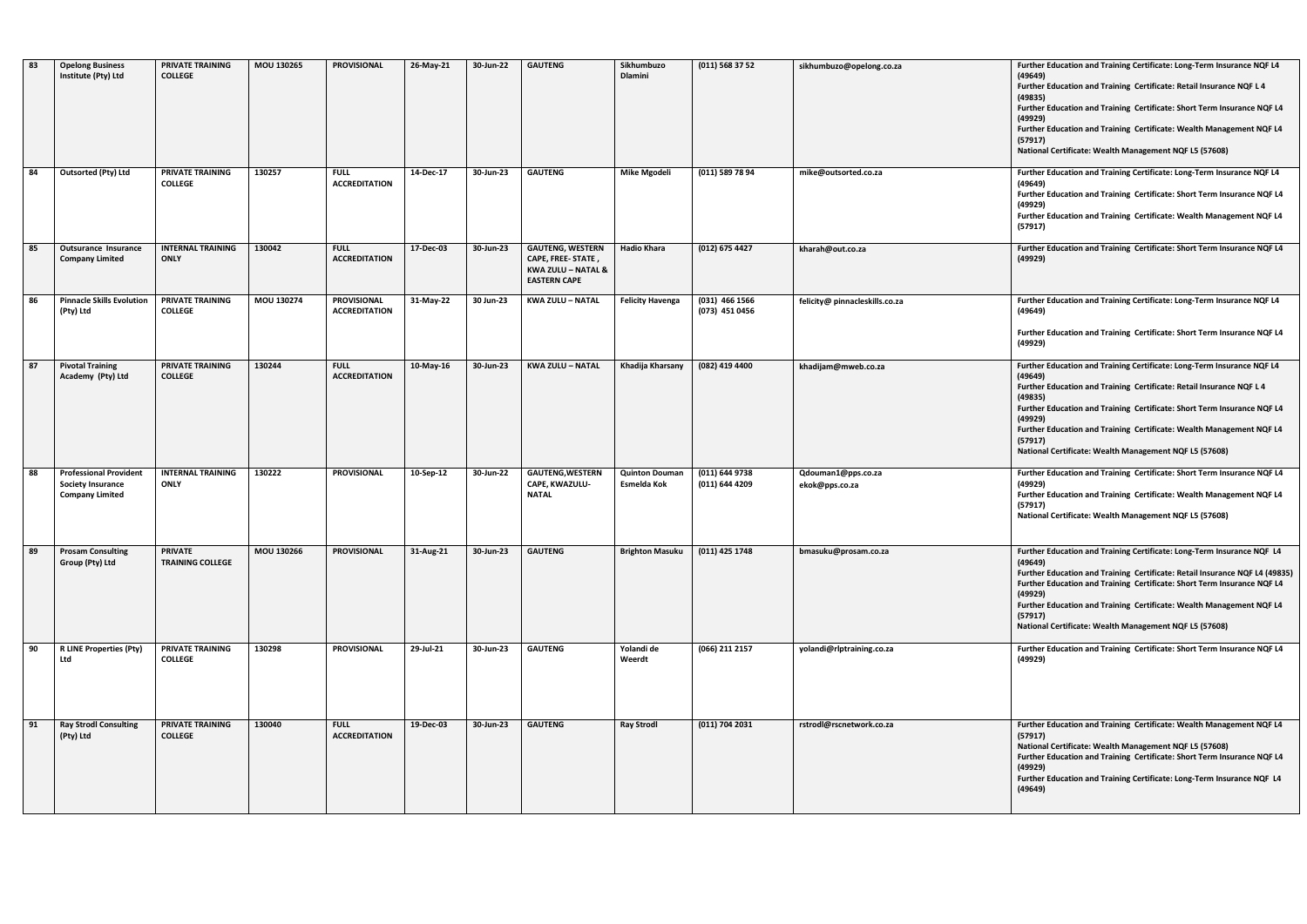| 92 | Ripple Effect 4 (Pty) Ltd                             | PRIVATE TRAINING<br><b>COLLEGE</b>        | 130224 | <b>FULL</b><br><b>ACCREDITATION</b> | 31-May-13 | 30-Jun-23 | <b>GAUTENG</b>                                              | <b>Claire Smith</b>                    | (012) 665 34 61     | claire@investorcampus.com                                    | Further Education and Training Certificate: Short Term Insurance NQF L4<br>(49929)<br>National Certificate: Wealth Management NQF L5 (57608)                                                                                                                                                                                                                                                                                                                              |
|----|-------------------------------------------------------|-------------------------------------------|--------|-------------------------------------|-----------|-----------|-------------------------------------------------------------|----------------------------------------|---------------------|--------------------------------------------------------------|---------------------------------------------------------------------------------------------------------------------------------------------------------------------------------------------------------------------------------------------------------------------------------------------------------------------------------------------------------------------------------------------------------------------------------------------------------------------------|
| 93 | <b>RJM Educational</b><br><b>Consulting (Pty) Ltd</b> | <b>PRIVATE TRAINING</b><br><b>COLLEGE</b> | 130195 | <b>FULL</b><br><b>ACCREDITATION</b> | 05-Jul-07 | 30-Jun-23 | <b>GAUTENG</b>                                              | <b>Marc Broeke</b>                     | (011) 472-9553/1307 | marc@rjm.co.za<br>info@rjm.co.za                             | Further Education and Training Certificate: Long-Term Insurance NQF 4<br>(49649)<br>Further Education and Training Certificate: Short Term Insurance NQF L4<br>(49929)<br>Further Education and Training Certificate: Wealth Management NQF L4<br>(57917)<br>National Certificate: Wealth Management NQF L5 (57608)<br>National Certificate: Financial Services NQF L3 (49089)<br>Further Education and Training Certificate: Long-Term Risk Assessment<br>NQF L4 (49529) |
| 94 | Rusape (Pty) Ltd                                      | <b>PRIVATE TRAINING</b><br><b>COLLEGE</b> | 130299 | <b>PROVISIONAL</b>                  | 29-Jul-21 | 30-Jun-23 | <b>GAUTENG</b>                                              | <b>Isaac Chipswa</b>                   | (011) 321 1779      | isaacc@esurity.co.za                                         | Further Education and Training Certificate: Long-Term Insurance NQF 4<br>(49649)<br>Further Education and Training Certificate: Short Term Insurance NQF L4<br>(49929)<br>Further Education and Training Certificate: Wealth Management NQF L4<br>(57917)<br>National Certificate: Wealth Management NQF L5 (57608)                                                                                                                                                       |
| 95 | Sanlam Life Insurance<br><b>Limited</b>               | <b>INTERNAL TRAINING</b><br><b>ONLY</b>   | 130025 | <b>FULL</b><br><b>ACCREDITATION</b> | 18-Mar-03 | 30-Jun-23 | <b>GAUTENG, WESTERN</b><br>CAPE, KWA ZULU -<br><b>NATAL</b> | Shameemah<br>Fayker<br>Marissa du Toit | (021) 947 6712      | shameemah.fayker@sanlam.co.za<br>marissa.dutoit@sanlam.co.za | Further Education and Training Certificate: Long-Term Insurance NQF L4<br>(49649)<br>Further Education and Training Certificate: Wealth Management NQF L4<br>(57917)<br>National Certificate: Wealth Management NQF L5 (57608)<br>National Certificate: Financial Services NQF L3 (49089)                                                                                                                                                                                 |

| 96  | <b>Santam Limited</b>                          | <b>INTERNAL TRAINING</b><br><b>ONLY</b>   | 130001     | <b>FULL</b><br><b>ACCREDITATION</b> | 18-Mar-03 | 30-Jun-23 | <b>GAUTENG, FREE</b><br><b>STATE, WESTERN</b><br><b>CAPE, EASTERN CAPE,</b><br>KWAZULU-NATAL,<br><b>LIMPOPO, NORTHERN</b><br><b>CAPE, MPUMALANGA</b> | <b>Lindiwe Dlamini</b>   | (011) 853 6814 | Lindiwe.Dlamini@santam.co.za      | Further Education and Training Certificate: Short Term Insurance NQF L4<br>(49929)                                                                                                                                                                                                                                                                                                                           |
|-----|------------------------------------------------|-------------------------------------------|------------|-------------------------------------|-----------|-----------|------------------------------------------------------------------------------------------------------------------------------------------------------|--------------------------|----------------|-----------------------------------|--------------------------------------------------------------------------------------------------------------------------------------------------------------------------------------------------------------------------------------------------------------------------------------------------------------------------------------------------------------------------------------------------------------|
| 97  | Sellsmarter (Pty) Ltd                          | PRIVATE TRAINING<br><b>COLLEGE</b>        | 130294     | <b>PROVISIONAL</b>                  | 26-Feb-21 | 30-Jun-22 | <b>GAUTENG</b>                                                                                                                                       | <b>Themba Nkuna</b>      | (078) 303 5865 | Themban@sellsmarter.co.za         | Further Education and Training Certificate: Wealth Management NQF L4<br>(57917)<br>Further Education and Training Certificate: Short Term Insurance NQF L4<br>(49929)<br>Further Education and Training Certificate: Long-Term Insurance NQF L4<br>(49649)                                                                                                                                                   |
| 98  | Signa Academy (Pty) Ltd                        | PRIVATE TRAINING<br><b>COLLEGE</b>        | MOU 130243 | <b>PROVISIONAL</b>                  | 26-Sep-18 | 30-Jun-23 | <b>GAUTENG, KWA ZULU</b><br>- NATAL, WESTERN<br><b>CAPE, GEORGE &amp;</b><br><b>FREESTATE</b>                                                        | <b>Pearl Cele</b>        | (0861) 124668  | pearl@signa.co.za                 | National Certificate: Financial Services NQF L2 (48783)                                                                                                                                                                                                                                                                                                                                                      |
| 99  | <b>Simntso Financial</b><br>Services (Pty) Ltd | <b>PRIVATE TRAINING</b><br><b>COLLEGE</b> | 130303     | <b>PROVISIONAL</b>                  | 30-Sep-21 | 30-Jun-23 | <b>MATATIELE, EASTERN</b><br><b>CAPE</b>                                                                                                             | <b>Simollang Setlaba</b> | (039) 737 4201 | maludiskills@mweb.co.za           | Further Education and Training Certificate : Long - Term Insurance, NQF<br>L4 (49649)                                                                                                                                                                                                                                                                                                                        |
| 100 | Siyaya Skills Institute<br>(Pty) Ltd           | PRIVATE TRAINING<br><b>COLLEGE</b>        | MOU 130252 | <b>PROVISIONAL</b>                  | 12-Jul-19 | 31-Jul-22 | <b>EASTERN CAPE,</b><br><b>GAUTENG, WESTERN</b><br>- CAPE, KWAZULU-<br><b>NATAL</b>                                                                  | <b>Rene Slabbert</b>     | (041) 396 3600 | renee.slabbert@siyayaskills.co.za | Further Education and Training Certificate: Wealth Management, NQF<br>L4 (57917)<br>Further Education and Training Certificate: Retail Insurance, NQF L4<br>(49835)<br>Further Education and Training Certificate : Short-Term Insurance, NQF<br>L4 (49929)<br>Further Education and Training Certificate: Long-Term Insurance, NQF<br>L4 (49649)<br>National Certificate: Wealth Management, NQF L5 (57608) |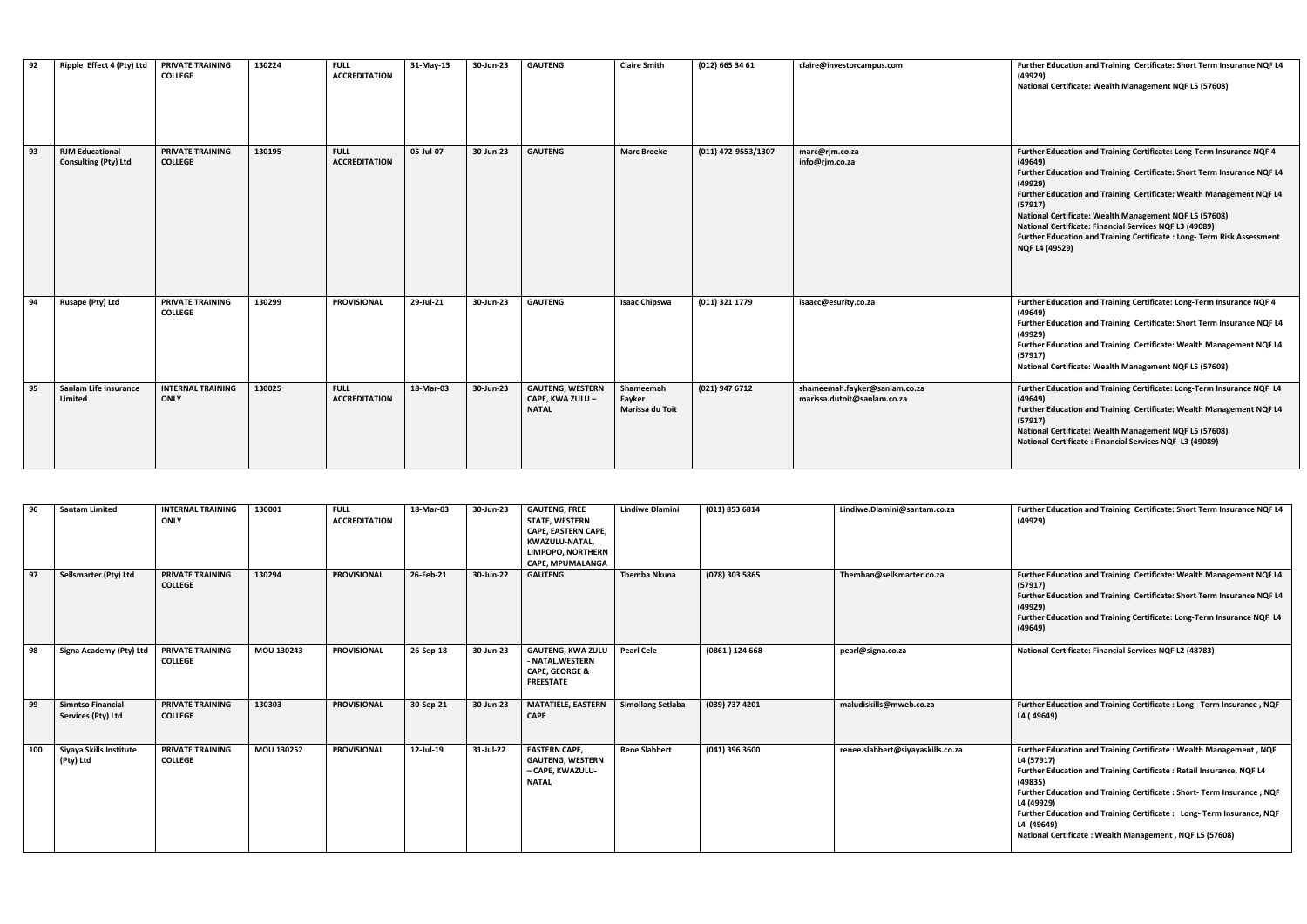| 101 | <b>Skills Bench Holdings</b><br>(Pty) Ltd                                     | <b>PRIVATE TRAINING</b><br><b>COLLEGE</b> | 130240     | <b>PROVISIONAL</b>                  | 17-Dec-20 | 30-Jun-23 | <b>GAUTENG</b>                                 | <b>Herme Slabber</b>                  | (083) 633 5954  | herme@skillsbench.co.za<br>hermeslabber20@gmail.com                   | Further Education and Training Certificate: Wealth Management, NQF<br>L4 (57917)<br>Further Education and Training Certificate : Retail Insurance, NQF L4<br>(49835)<br>Further Education and Training Certificate : Short- Term Insurance, NQF<br>L4 (49929)<br>Further Education and Training Certificate : Long- Term Insurance, NQF<br>L4 (49649)<br>94National Certificate: Wealth Management, NQF L5 (57608)                                                  |
|-----|-------------------------------------------------------------------------------|-------------------------------------------|------------|-------------------------------------|-----------|-----------|------------------------------------------------|---------------------------------------|-----------------|-----------------------------------------------------------------------|---------------------------------------------------------------------------------------------------------------------------------------------------------------------------------------------------------------------------------------------------------------------------------------------------------------------------------------------------------------------------------------------------------------------------------------------------------------------|
| 102 | <b>Skills Development</b><br>Professionals (Pty) Ltd                          | PRIVATE TRAINING<br><b>COLLEGE</b>        | 130258     | <b>FULL</b><br><b>ACCREDITATION</b> | 19-Mar-18 | 30-Jun-23 | <b>BLOEMFONTEIN,</b><br><b>FREE-STATE</b>      | <b>Chris Marie</b><br><b>Blignaut</b> | (051) 447 5882  | finances@cbacademy.co.za<br>admin@sdp.edu.za                          | Further Education and Training Certificate: Long-Term Insurance NQF L4<br>(49649)<br>Further Education and Training Certificate: Retail Insurance NQF L4<br>(49835)<br>Further Education and Training Certificate: Short Term Insurance NQF L4<br>(49929)<br>Further Education and Training Certificate: Wealth Management NQF L4<br>(57917)<br>National Certificate: Wealth Management NQF L5 (57608)                                                              |
| 103 | <b>South Cape College</b><br><b>TVET College</b>                              | <b>PUBLIC TRAINING</b><br><b>COLLEGE</b>  | MOU 130073 | <b>FULL</b><br><b>ACCREDITATION</b> | 29-Oct-09 | 31-Aug-22 | <b>WESTERN CAPE</b>                            | Raldia Jeneker<br>Mlungiseleli Dulaze | (044) 884 0359  | Raldia.Jeneker@sccollege.co.za<br>Mlungiseleli.Dulaze@sccollege.co.za | Further Education and Training Certificate: Short Term Insurance NQF L4<br>(49929)<br>National Certificate: Wealth Management NQF L5 (57608)                                                                                                                                                                                                                                                                                                                        |
| 104 | <b>South West Gauteng</b><br><b>TVET College</b>                              | <b>PUBLIC TRAINING</b><br><b>COLLEGE</b>  | MOU 130233 | <b>PROVISIONAL</b>                  | 25-Nov-21 | 30-Jun-23 | <b>GAUTENG</b>                                 | <b>Aubrey Sebe</b>                    | (010) 141 5049  | sebea@swgc.co.za                                                      | Further Education and Training Certificate: Long-Term Insurance NQF L4<br>(49649)<br>Further Education and Training Certificate: Wealth Management NQF L4<br>(57917)<br>Further Education and Training Certificate: Retail Insurance NQF L4<br>(49835)<br>Further Education and Training Certificate: Short Term Insurance NQF L4<br>(49929)                                                                                                                        |
| 105 | Talksure Trading (Pty)<br>Ltd                                                 | <b>INTERNAL TRAINING</b><br><b>ONLY</b>   | 130280     | <b>PROVISIONAL</b>                  | 15-Feb-19 | 30-Jun-23 | <b>KWA ZULU - NATAL</b>                        | <b>Magdalene Kistnan</b>              | (031) 582 8377  | Magdalene.Kistnan@talksuresa.co.za                                    | Further Education and Training Certificate: Short Term Insurance NQF L4<br>(49929)                                                                                                                                                                                                                                                                                                                                                                                  |
| 106 | <b>Teent Business College</b><br>(Pty) Ltd                                    | PRIVATE TRAINING<br><b>COLLEGE</b>        | 130242     | <b>FULL</b><br><b>ACCREDITATION</b> | 06-May-16 | 30-Jun-23 | <b>GAUTENG</b>                                 | Mphoyane<br>Lekgothoane               | (011) 0396408   | info@tbcollege.co.za<br>Trust@tbcollege.co.za                         | Further Education and Training Certificate: Long-Term Insurance NQF L4<br>(49649)<br>Further Education and Training Certificate: Retail Insurance NQF L4<br>(49835)<br>Further Education and Training Certificate: Short Term Insurance NQF L4<br>(49929)<br>Further Education and Training Certificate: Wealth Management NQF L4<br>(57917)<br>National Certificate: Wealth Management NQF L5 (57608)                                                              |
| 107 | <b>The Black</b><br><b>Empowerment Equity</b><br><b>Corporation (Pty) Ltd</b> | PRIVATE TRAINING<br><b>COLLEGE</b>        | 130289     | <b>PROVISIONAL</b>                  | 31-Jan-20 | 30-Jun-23 | <b>MOSSEL BAY</b>                              | <b>Rene Shear</b>                     | (082) 901 281 8 | rene@beecorp.co.za                                                    | Further Education and Training Certificate: Long-Term Insurance NQF L4<br>(49649)<br>Further Education and Training Certificate: Retail Insurance NQF L4<br>(49835)<br>Further Education and Training Certificate: Short Term Insurance NQF L4<br>(49929)<br>Further Education and Training Certificate: Wealth Management NQF L4<br>(57917)<br>National Certificate: Wealth Management NQF L5 (57608)                                                              |
| 108 | The Graduate Institute<br>of Financial Sciences<br>(Pty) Ltd                  | PRIVATE TRAINING<br><b>COLLEGE</b>        | 130149     | <b>FULL</b><br><b>ACCREDITATION</b> | 31-Dec-05 | 30-Jun-23 | <b>GAUTENG &amp;KWA</b><br><b>ZULU - NATAL</b> | Terrisha Jainarain                    | (010) 442 69 45 | TerrishaJ@gifs.africa                                                 | Further Education and Training Certificate: Long-Term Insurance NQF L4<br>(49649)<br>Further Education and Training Certificate: Retail Insurance NQF L4<br>(49835)<br>Further Education and Training Certificate: Short Term Insurance NQF L4<br>(49929)<br>Further Education and Training Certificate: Wealth Management NQF L4<br>(57917)<br>National Certificate: Wealth Management NQF L5 (57608)<br>National Certificate: Short Term Insurance NQF L5 (57918) |

| Further Education and Training Certificate: Wealth Management, NQF<br>L4 (57917)<br>Further Education and Training Certificate: Retail Insurance, NQF L4  |
|-----------------------------------------------------------------------------------------------------------------------------------------------------------|
| (49835)<br>Further Education and Training Certificate: Short- Term Insurance, NQF                                                                         |
| L4 (49929)<br>Further Education and Training Certificate: Long-Term Insurance, NQF                                                                        |
| L4 (49649)<br>94 National Certificate: Wealth Management, NQF L5 (57608)                                                                                  |
|                                                                                                                                                           |
| Further Education and Training Certificate: Long-Term Insurance NQF L4<br>(49649)                                                                         |
| Further Education and Training Certificate: Retail Insurance NQF L4<br>(49835)                                                                            |
| Further Education and Training Certificate: Short Term Insurance NQF L4<br>(49929)                                                                        |
| Further Education and Training Certificate: Wealth Management NQF L4<br>(57917)                                                                           |
| National Certificate: Wealth Management NQF L5 (57608)                                                                                                    |
| Further Education and Training Certificate: Short Term Insurance NQF L4<br>(49929)                                                                        |
| National Certificate: Wealth Management NQF L5 (57608)                                                                                                    |
| Further Education and Training Certificate: Long-Term Insurance NQF L4<br>(49649)                                                                         |
| Further Education and Training Certificate: Wealth Management NQF L4<br>(57917)                                                                           |
| Further Education and Training Certificate: Retail Insurance NQF L4<br>(49835)                                                                            |
| Further Education and Training Certificate: Short Term Insurance NQF L4<br>(49929)                                                                        |
| Further Education and Training Certificate: Short Term Insurance NQF L4<br>(49929)                                                                        |
| Further Education and Training Certificate: Long-Term Insurance NQF L4                                                                                    |
| (49649)<br>Further Education and Training Certificate: Retail Insurance NQF L4                                                                            |
| (49835)<br>Further Education and Training Certificate: Short Term Insurance NQF L4                                                                        |
| (49929)<br>Further Education and Training Certificate: Wealth Management NQF L4                                                                           |
| (57917)<br>National Certificate: Wealth Management NQF L5 (57608)                                                                                         |
| Further Education and Training Certificate: Long-Term Insurance NQF L4<br>(49649)                                                                         |
| Further Education and Training Certificate: Retail Insurance NQF L4<br>(49835)                                                                            |
| Further Education and Training Certificate: Short Term Insurance NQF L4<br>(49929)                                                                        |
| Further Education and Training Certificate: Wealth Management NQF L4<br>(57917)                                                                           |
| National Certificate: Wealth Management NQF L5 (57608)                                                                                                    |
| Further Education and Training Certificate: Long-Term Insurance NQF L4<br>(49649)                                                                         |
| Further Education and Training Certificate: Retail Insurance NQF L4<br>(49835)<br>Further Education and Training Certificate: Short Term Insurance NQF L4 |
| (49929)<br>Further Education and Training Certificate: Wealth Management NQF L4                                                                           |
| (57917)<br>National Certificate: Wealth Management NQF L5 (57608)                                                                                         |
| National Certificate: Short Term Insurance NQF L5 (57918)                                                                                                 |
|                                                                                                                                                           |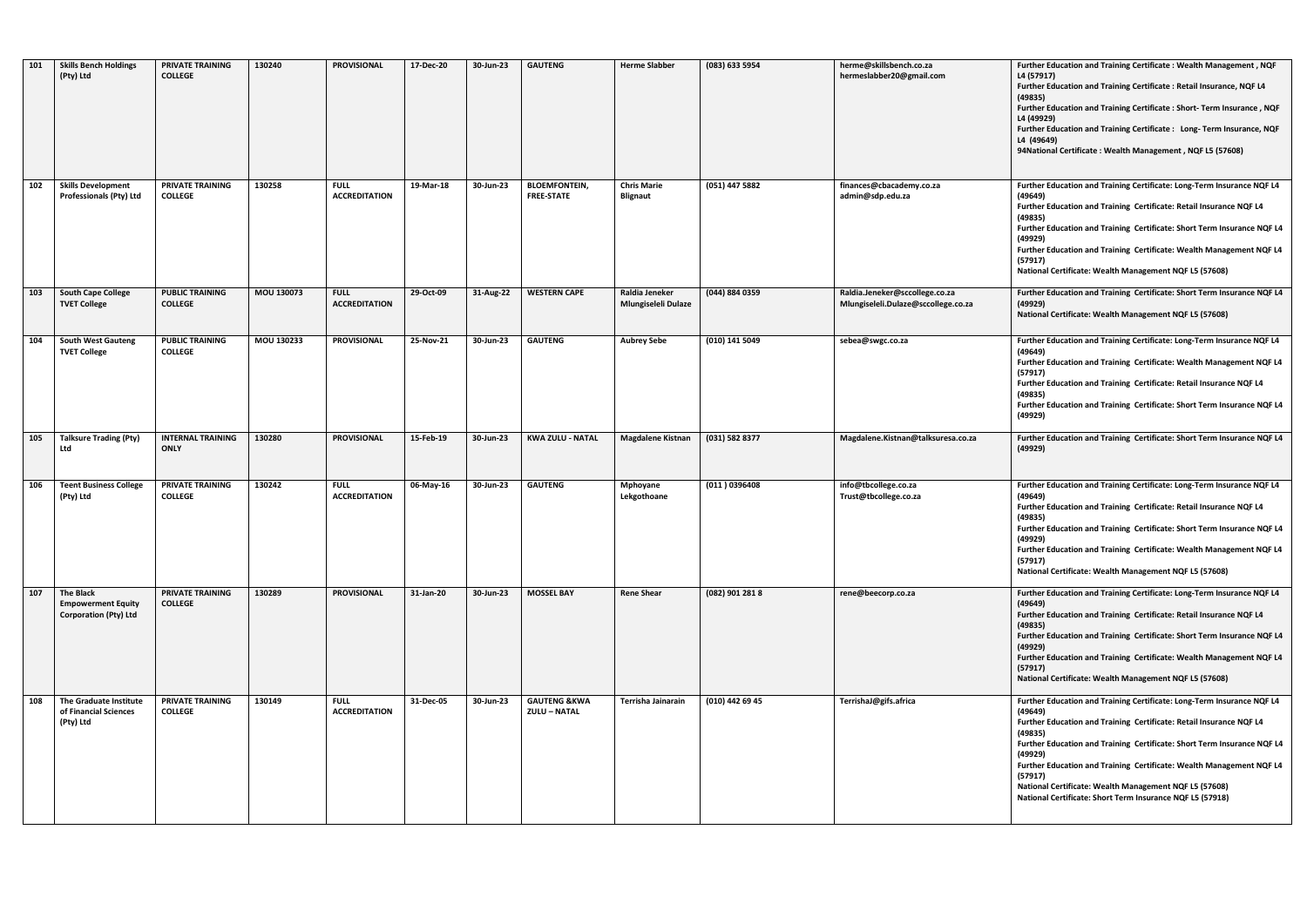| 109 | The Institute of Health<br><b>Risk Managers (Pty) Ltd</b>         | PRIVATE TRAINING<br><b>COLLEGE</b>        | 130143     | <b>FULL</b><br><b>ACCREDITATION</b>        | 15-Sep-05    | 30-Jun-23    | <b>GAUTENG</b>                      | <b>Irene Zambelis</b>   | (011) 726 7482                   | irene@ihrm.co.za                      | Further Education and Training Certificate: Medical Claims Assessing<br>NQF L4 (49356)<br>National Certificate: Wealth Management NQF L5 (57608)<br>Further Education and Training Certificate : Long- Term Risk Assessment<br><b>NQF L4 (49529)</b>                                                                                                                                                   |
|-----|-------------------------------------------------------------------|-------------------------------------------|------------|--------------------------------------------|--------------|--------------|-------------------------------------|-------------------------|----------------------------------|---------------------------------------|--------------------------------------------------------------------------------------------------------------------------------------------------------------------------------------------------------------------------------------------------------------------------------------------------------------------------------------------------------------------------------------------------------|
| 110 | The Sherq Centre of<br><b>Excellence (Pty) Ltd</b>                | <b>PRIVATE TRAINING</b><br><b>COLLEGE</b> | MOU 130240 | <b>PROVISIONAL</b>                         | 31-Aug-21    | 30-Jun-23    | <b>GAUTENG</b>                      | <b>Nonto Ndlela</b>     | (087) 807 8564                   | nonto@tfwshop.co.za                   | Further Education and Training Certificate: Wealth Management NQF L4<br>(57917)<br>National Certificate: Wealth Management NQF L5 (57608)                                                                                                                                                                                                                                                              |
| 111 | The Skills Development<br><b>Corporation Private</b><br>(Pty) Ltd | <b>PRIVATE TRAINING</b><br><b>COLLEGE</b> | MOU 130262 | <b>PROVISIONAL</b>                         | 29 Oct-20    | 30- Jun - 23 | <b>GAUTENG</b>                      | Melissa van<br>Aswegen  | (010) 900 3115                   | melissa@sdcorp.co.za                  | Further Education and Training Certificate: Short Term Insurance NQF L4<br>(49929)<br>Further Education and Training Certificate: Wealth Management NQF L4<br>(57917)<br>National Certificate: Wealth Management NQF L5 (57608)                                                                                                                                                                        |
| 112 | <b>The Undiscovered</b><br><b>Brand (Pty) Ltd</b>                 | PRIVATE TRAINING<br><b>COLLEGE</b>        | 130226     | <b>FULL</b><br><b>ACCREDITATION</b>        | 06-Jul-15    | 30-Jun-23    | <b>GAUTENG</b>                      | <b>Ayanda Malele</b>    | (012) 6838718                    | Info@undiscoveredminds.co.za          | Further Education and Training Certificate: Short Term Insurance NQF L4<br>(49929)                                                                                                                                                                                                                                                                                                                     |
| 113 | <b>Thokwas Learning</b><br>Institute (Pty) Ltd                    | PRIVATE TRAINING<br><b>COLLEGE</b>        | 130279     | <b>PROVISIONAL</b>                         | 15-Jan-19    | 30-Jun-23    | <b>GAUTENG</b>                      | <b>Tebogo Teffo</b>     | 060 775 1686                     | tebogo@wealthcb.co.za                 | Further Education and Training Certificate: Long-term Insurance NQF L4<br>(49649)<br>Further Education and Training Certificate: Short Term Insurance NQF L4<br>(49929)                                                                                                                                                                                                                                |
| 114 | <b>Thubelihle Graduate</b><br>Institute (Pty) Ltd                 | <b>PRIVATE TRAINING</b><br><b>COLLEGE</b> | MOU 130269 | <b>PROVISIONAL</b><br><b>ACCREDITATION</b> | $28$ -Feb-22 | 30-Jun-23    | <b>GAU</b>                          | <b>Nathaniel Tshuma</b> | (011) 0754896                    | info@thubelihle.com                   | Further Education and Training Certificate: Long-Term Insurance NQF L4<br>(49649)<br>Further Education and Training Certificate: Retail Insurance NQF L4<br>(49835)<br>Further Education and Training Certificate: Short Term Insurance NQF L4<br>(49929)<br>Further Education and Training Certificate: Wealth Management NQF L4<br>(57917)<br>National Certificate: Wealth Management NQF L5 (57608) |
|     | 115   Tjantjello Training<br><b>Solutions (Pty) Ltd</b>           | <b>PRIVATE TRAINING</b><br><b>COLLEGE</b> | MOU 130264 | <b>PROVISIONAL</b>                         | 25-Mar-21    | 30-Jun-22    | <b>GAUTENG</b>                      | <b>Juliet Pelembe</b>   | (010) 0100840                    | juliet@tjantjello.co.za               | Further Education and Training Certificate: Short Term Insurance NQF L4<br>(49929)                                                                                                                                                                                                                                                                                                                     |
| 116 | Trainingwaze (Pty) Ltd                                            | PRIVATE TRAINING<br><b>COLLEGE</b>        | 130306     | <b>PROVISIONAL</b>                         | 17-Dec-21    | 30-Jun-23    | <b>GAUTENG</b>                      | <b>Tania Crous</b>      | (071) 671 0262                   | tania@trainingwaze.co.za              | Further Education and Training Certificate: Long - Term Insurance NQF L4<br>(49649)<br>Further Education and Training Certificate: Short - Term Insurance NQF<br>L4 (49929)<br>Further Education and Training Certificate: Wealth Management NQF L4<br>(57917)                                                                                                                                         |
| 117 | <b>Trainsure Consultancy</b><br>(Pty) Ltd                         | PRIVATE TRAINING<br><b>COLLEGE</b>        | 130239     | <b>FULL</b><br><b>ACCREDITATION</b>        | 15-Feb-16    | 30-Jun-23    | <b>GAUTENG</b>                      | <b>Enock Moyo</b>       | (011) 028 7707<br>(081) 475 2483 | enock.moyo@trainsureconsultants.co.za | Further Education and Training Certificate: Long-Term Insurance NQF L4<br>(49649)<br>Further Education and Training Certificate: Retail Insurance NQF L4<br>(49835)<br>Further Education and Training Certificate: Short Term Insurance NQF L4<br>(49929)<br>Further Education and Training Certificate: Wealth Management NQF L4<br>(57917)<br>National Certificate: Wealth Management NQF L5 (57608) |
| 118 | <b>Tylesh Accommodation</b><br>and Suppliers cc                   | PRIVATE TRAINING<br><b>COLLEGE</b>        | 130290     | <b>PROVISIONAL</b>                         | 31-Jan-20    | 31-Dec-22    | <b>SOUTHERN KWA</b><br>ZULU - NATAL | <b>Nolitha Nayager</b>  | (039) 7274281                    | tyleshtraininginstitution@gmail.com   | Further Education and Training Certificate: Long-Term Insurance NQF L4<br>(49649)<br>Further Education and Training Certificate: Wealth Management NQF L4<br>(57917)<br>National Certificate: Wealth Management NQF L5 (57608)                                                                                                                                                                         |

| (011) 726 7482                   | irene@ihrm.co.za                      | <b>Further Education and Training Certificate: Medical Claims Assessing</b><br>NQF L4 (49356)<br>National Certificate: Wealth Management NQF L5 (57608)<br>Further Education and Training Certificate : Long- Term Risk Assessment<br>NQF L4 (49529)                                                                                                                                                   |
|----------------------------------|---------------------------------------|--------------------------------------------------------------------------------------------------------------------------------------------------------------------------------------------------------------------------------------------------------------------------------------------------------------------------------------------------------------------------------------------------------|
| (087) 807 8564                   | nonto@tfwshop.co.za                   | Further Education and Training Certificate: Wealth Management NQF L4<br>(57917)<br>National Certificate: Wealth Management NQF L5 (57608)                                                                                                                                                                                                                                                              |
| (010) 900 3115                   | melissa@sdcorp.co.za                  | Further Education and Training Certificate: Short Term Insurance NQF L4<br>(49929)<br>Further Education and Training Certificate: Wealth Management NQF L4<br>(57917)<br>National Certificate: Wealth Management NQF L5 (57608)                                                                                                                                                                        |
| (012) 6838718                    | Info@undiscoveredminds.co.za          | Further Education and Training Certificate: Short Term Insurance NQF L4<br>(49929)                                                                                                                                                                                                                                                                                                                     |
| 060 775 1686                     | tebogo@wealthcb.co.za                 | Further Education and Training Certificate: Long-term Insurance NQF L4<br>(49649)<br>Further Education and Training Certificate: Short Term Insurance NQF L4<br>(49929)                                                                                                                                                                                                                                |
| (011) 0754896                    | info@thubelihle.com                   | Further Education and Training Certificate: Long-Term Insurance NQF L4<br>(49649)<br>Further Education and Training Certificate: Retail Insurance NQF L4<br>(49835)<br>Further Education and Training Certificate: Short Term Insurance NQF L4<br>(49929)<br>Further Education and Training Certificate: Wealth Management NQF L4<br>(57917)<br>National Certificate: Wealth Management NQF L5 (57608) |
| (010) 0100840                    | juliet@tjantjello.co.za               | Further Education and Training Certificate: Short Term Insurance NQF L4<br>(49929)                                                                                                                                                                                                                                                                                                                     |
| (071) 671 0262                   | tania@trainingwaze.co.za              | Further Education and Training Certificate: Long - Term Insurance NQF L4<br>(49649)<br>Further Education and Training Certificate: Short - Term Insurance NQF<br>L4 (49929)<br>Further Education and Training Certificate: Wealth Management NQF L4<br>(57917)                                                                                                                                         |
| (011) 028 7707<br>(081) 475 2483 | enock.moyo@trainsureconsultants.co.za | Further Education and Training Certificate: Long-Term Insurance NQF L4<br>(49649)<br>Further Education and Training Certificate: Retail Insurance NQF L4<br>(49835)<br>Further Education and Training Certificate: Short Term Insurance NQF L4<br>(49929)<br>Further Education and Training Certificate: Wealth Management NQF L4<br>(57917)<br>National Certificate: Wealth Management NQF L5 (57608) |
| (039) 7274281                    | tyleshtraininginstitution@gmail.com   | Further Education and Training Certificate: Long-Term Insurance NQF L4<br>(49649)<br>Further Education and Training Certificate: Wealth Management NQF L4<br>(57917)<br>National Certificate: Wealth Management NQF L5 (57608)                                                                                                                                                                         |